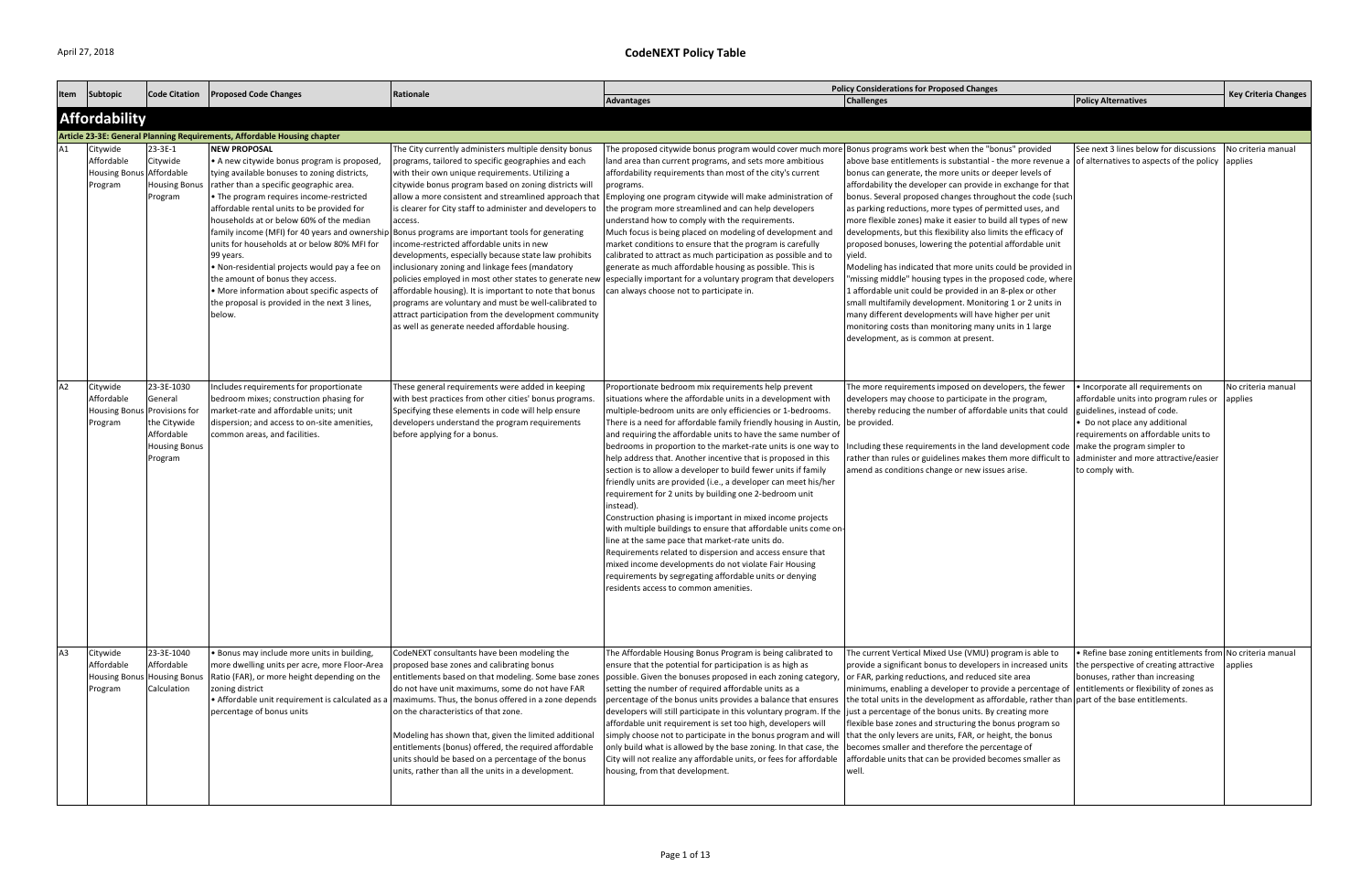| Item           | Subtopic                                                            | <b>Code Citation</b>                                                                     | <b>Proposed Code Changes</b>                                                                                                                                                                                                                                                                                                                                                                                                                                                                                                                                                                                                                                                                        | Rationale                                                                                                                                                                                                                                                                                                                                                                                                                                                                                                                                                                                                                                                                                                                                |                                                                                                                                                                                                                                                                                                                                                                                                                                                                                                                                                                                                                                                                                                                                                                       | <b>Policy Considerations for Proposed Changes</b>                                                                                                                                                                                                                                                                                                                                                                                                                                                                                                                                                                                                                                                                                                                                                                                                                                                                                                                            |                                                                                                                                                                                                     | <b>Key Criteria Changes</b>     |
|----------------|---------------------------------------------------------------------|------------------------------------------------------------------------------------------|-----------------------------------------------------------------------------------------------------------------------------------------------------------------------------------------------------------------------------------------------------------------------------------------------------------------------------------------------------------------------------------------------------------------------------------------------------------------------------------------------------------------------------------------------------------------------------------------------------------------------------------------------------------------------------------------------------|------------------------------------------------------------------------------------------------------------------------------------------------------------------------------------------------------------------------------------------------------------------------------------------------------------------------------------------------------------------------------------------------------------------------------------------------------------------------------------------------------------------------------------------------------------------------------------------------------------------------------------------------------------------------------------------------------------------------------------------|-----------------------------------------------------------------------------------------------------------------------------------------------------------------------------------------------------------------------------------------------------------------------------------------------------------------------------------------------------------------------------------------------------------------------------------------------------------------------------------------------------------------------------------------------------------------------------------------------------------------------------------------------------------------------------------------------------------------------------------------------------------------------|------------------------------------------------------------------------------------------------------------------------------------------------------------------------------------------------------------------------------------------------------------------------------------------------------------------------------------------------------------------------------------------------------------------------------------------------------------------------------------------------------------------------------------------------------------------------------------------------------------------------------------------------------------------------------------------------------------------------------------------------------------------------------------------------------------------------------------------------------------------------------------------------------------------------------------------------------------------------------|-----------------------------------------------------------------------------------------------------------------------------------------------------------------------------------------------------|---------------------------------|
|                |                                                                     |                                                                                          |                                                                                                                                                                                                                                                                                                                                                                                                                                                                                                                                                                                                                                                                                                     |                                                                                                                                                                                                                                                                                                                                                                                                                                                                                                                                                                                                                                                                                                                                          | <b>Advantages</b>                                                                                                                                                                                                                                                                                                                                                                                                                                                                                                                                                                                                                                                                                                                                                     | <b>Challenges</b>                                                                                                                                                                                                                                                                                                                                                                                                                                                                                                                                                                                                                                                                                                                                                                                                                                                                                                                                                            | <b>Policy Alternatives</b>                                                                                                                                                                          |                                 |
|                |                                                                     | <b>Affordability (Continued)</b>                                                         |                                                                                                                                                                                                                                                                                                                                                                                                                                                                                                                                                                                                                                                                                                     |                                                                                                                                                                                                                                                                                                                                                                                                                                                                                                                                                                                                                                                                                                                                          |                                                                                                                                                                                                                                                                                                                                                                                                                                                                                                                                                                                                                                                                                                                                                                       |                                                                                                                                                                                                                                                                                                                                                                                                                                                                                                                                                                                                                                                                                                                                                                                                                                                                                                                                                                              |                                                                                                                                                                                                     |                                 |
|                | Citywide<br>Affordable<br><b>Housing Bonus</b><br>Program           | 23-3E-1050<br>Alternatives to<br>On-Site<br>Production of<br>Residential<br>Developments | • For projects with a residential component,<br>there may be alternatives to providing<br>affordable units on-site. To use any of the<br>following alternatives, a project must be<br>Bonus Units for reviewed by a designated review committee<br>and the use of the alternative must be<br>approved by the Housing Director.<br>· Off-site affordable units: provide the<br>affordable units at another location within a<br>mile of the bonus project, or in an area<br>approved by the Housing Director (such as a<br>high opportunity area)<br>• Land donation<br>• Fee-in-lieu of affordable units: fee is paid into programs.<br>the Housing Trust Fund to be used for<br>affordable housing | option for payment of a fee in lieu of on-site units.<br>Other cities also offer off-site units and land donation<br>options to increase flexibility and make the program<br>more attractive.<br>The designated review group would be comprised of<br>members who have subject matter expertise in<br>development and affordable housing and are qualified<br>to assess bonus applications and projects to determine<br>if a project cannot provide units on-site. This<br>information on group composition will be included in<br>Draft 3. This is a much higher level of project scrutiny<br>than is currently required by any of the City's bonus                                                                                     | Several of the City's existing bonus programs contain an Because this program is voluntary, having multiple options for<br>providing the affordable housing community benefit is<br>important for a high level of participation. Depending on the<br>project, provision of on-site units may not be feasible, or the<br>same amount of money could provide more units, family<br>friendly units, or units reaching deeper levels of affordability<br>nearby. These options provide the flexibility to obtain as much<br>community benefit as possible in the manner that is best for<br>each project. However, it is important to note that on-site<br>affordability is still preferred, as any alternative option will<br>require project-level review and approval. | There has been much discussion of whether to allow<br>alternatives to on-site affordability considering that an<br>affordable housing bonus applicant will prefer to meet the<br>affordability requirement by the cheapest option. Unless<br>fees are set to reflect the cost of providing an on-site<br>affordable unit, on-site affordability will continue to be the<br>most expensive option, and therefore the least attractive<br>from an economic standpoint.<br>With voluntary bonus programs, there is a trade-off<br>between requiring on-site affordability and broad-based<br>participation in the program. There will be cases where<br>developers will not be able to provide units on-site, and so<br>will not participate in the bonus program at all if there is not<br>an alternate way to participate. In those cases, without<br>alternatives, the City would lose any opportunity to obtain<br>income-restricted affordable units through that project. | • Eliminate any alternatives to<br>providing on-site affordable units.<br>• Require any project seeking an off-<br>site alternative to obtain City Council<br>approval, similar to the PUD process. | No criteria manual<br>applies   |
| A5             | Downtown<br><b>Density Bonus</b><br>Program                         | 23-3E-2<br>Downtown<br><b>Density Bonus</b><br>Program                                   | <b>EXISTING POLICY</b><br>. The Downtown Density Bonus Program exists<br>in current code and is included in CodeNEXT<br>substantially unchanged.<br>. One change that has been proposed is to<br>subject properties in the Rainey Street area to<br>the same requirements as the other properties<br>in the Downtown Density Bonus program.                                                                                                                                                                                                                                                                                                                                                         | The Downtown Density Bonus Program is proposed to<br>continue as its own unique bonus program, rather than<br>be replaced by the citywide Affordable Housing Bonus<br>Program, due to the unique nature of development in<br>the downtown area. Costs of construction (and<br>rents/sale prices) are very high downtown and multiple<br>community benefits have also been negotiated into the<br>Downtown Density Bonus Program other than<br>affordable housing.<br>Making the Rainey Street area consistent with the rest<br>of downtown will make the program easier and less<br>confusing to implement.<br>The set-asides and fees will be re-calibrated by the<br>consultant team to ensure that these elements are up-<br>to-date. | N/A                                                                                                                                                                                                                                                                                                                                                                                                                                                                                                                                                                                                                                                                                                                                                                   | N/A                                                                                                                                                                                                                                                                                                                                                                                                                                                                                                                                                                                                                                                                                                                                                                                                                                                                                                                                                                          | N/A                                                                                                                                                                                                 | No criteria manual<br>applies   |
| A <sub>6</sub> | Tenant<br>Notification<br>and Relocation Notification<br>Assistance | $23 - 3E - 3$<br>Tenant                                                                  | <b>EXISTING POLICY</b><br>The Tenant Notification and Relocation<br>Assistance Ordinance, passed in September<br>and Relocation 2016, is included in CodeNEXT substantially<br>unchanged.                                                                                                                                                                                                                                                                                                                                                                                                                                                                                                           | The Tenant Notification and Relocation Assistance<br>Ordinance was passed by City Council very recently, and<br>developed with targeted and in-depth stakeholder<br>outreach.                                                                                                                                                                                                                                                                                                                                                                                                                                                                                                                                                            | N/A                                                                                                                                                                                                                                                                                                                                                                                                                                                                                                                                                                                                                                                                                                                                                                   | N/A                                                                                                                                                                                                                                                                                                                                                                                                                                                                                                                                                                                                                                                                                                                                                                                                                                                                                                                                                                          | N/A                                                                                                                                                                                                 | No changes to rules<br>required |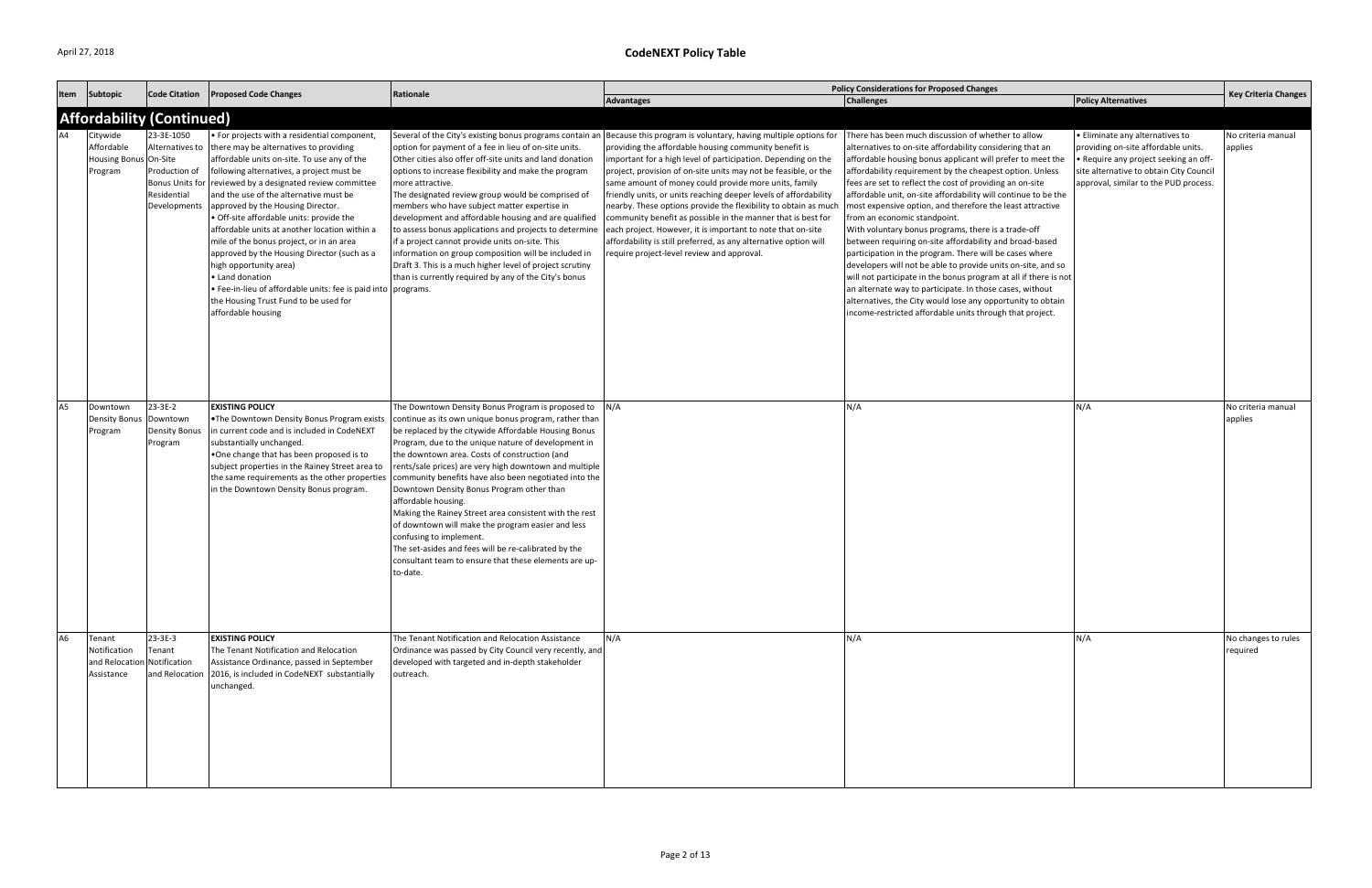|                |                                                   |                                                              |                                                                                                                                                                                                                                                                                                                                                                                                                                                                                                                                                                                                                          | Rationale                                                                                                                                                                                                                                                                                                                                                                                                                                                                                                                                                                                                                                                                                                                                                                                                                                                                                                                                                                                        |                                                                                                                                                                                                                                                                                                                                                                                                                                                                                                                                                                                                                                                                                                                                                                                                                                                                                                                                                                                                                                                         | <b>Policy Considerations for Proposed Changes</b>                                                                                                                                                                                                                                                                                                                                                                                                                                                                                                                                                                                                   |                                                                                                                                                                                                                                                                                                                                                                                                                                                                                                                                                                                                                                                                              |                               |
|----------------|---------------------------------------------------|--------------------------------------------------------------|--------------------------------------------------------------------------------------------------------------------------------------------------------------------------------------------------------------------------------------------------------------------------------------------------------------------------------------------------------------------------------------------------------------------------------------------------------------------------------------------------------------------------------------------------------------------------------------------------------------------------|--------------------------------------------------------------------------------------------------------------------------------------------------------------------------------------------------------------------------------------------------------------------------------------------------------------------------------------------------------------------------------------------------------------------------------------------------------------------------------------------------------------------------------------------------------------------------------------------------------------------------------------------------------------------------------------------------------------------------------------------------------------------------------------------------------------------------------------------------------------------------------------------------------------------------------------------------------------------------------------------------|---------------------------------------------------------------------------------------------------------------------------------------------------------------------------------------------------------------------------------------------------------------------------------------------------------------------------------------------------------------------------------------------------------------------------------------------------------------------------------------------------------------------------------------------------------------------------------------------------------------------------------------------------------------------------------------------------------------------------------------------------------------------------------------------------------------------------------------------------------------------------------------------------------------------------------------------------------------------------------------------------------------------------------------------------------|-----------------------------------------------------------------------------------------------------------------------------------------------------------------------------------------------------------------------------------------------------------------------------------------------------------------------------------------------------------------------------------------------------------------------------------------------------------------------------------------------------------------------------------------------------------------------------------------------------------------------------------------------------|------------------------------------------------------------------------------------------------------------------------------------------------------------------------------------------------------------------------------------------------------------------------------------------------------------------------------------------------------------------------------------------------------------------------------------------------------------------------------------------------------------------------------------------------------------------------------------------------------------------------------------------------------------------------------|-------------------------------|
| Item           | Subtopic                                          | <b>Code Citation</b>                                         | <b>Proposed Code Changes</b>                                                                                                                                                                                                                                                                                                                                                                                                                                                                                                                                                                                             |                                                                                                                                                                                                                                                                                                                                                                                                                                                                                                                                                                                                                                                                                                                                                                                                                                                                                                                                                                                                  | <b>Advantages</b>                                                                                                                                                                                                                                                                                                                                                                                                                                                                                                                                                                                                                                                                                                                                                                                                                                                                                                                                                                                                                                       | Challenges                                                                                                                                                                                                                                                                                                                                                                                                                                                                                                                                                                                                                                          | <b>Policy Alternatives</b>                                                                                                                                                                                                                                                                                                                                                                                                                                                                                                                                                                                                                                                   | <b>Key Criteria Changes</b>   |
|                |                                                   | <b>Affordability (Continued)</b>                             |                                                                                                                                                                                                                                                                                                                                                                                                                                                                                                                                                                                                                          |                                                                                                                                                                                                                                                                                                                                                                                                                                                                                                                                                                                                                                                                                                                                                                                                                                                                                                                                                                                                  |                                                                                                                                                                                                                                                                                                                                                                                                                                                                                                                                                                                                                                                                                                                                                                                                                                                                                                                                                                                                                                                         |                                                                                                                                                                                                                                                                                                                                                                                                                                                                                                                                                                                                                                                     |                                                                                                                                                                                                                                                                                                                                                                                                                                                                                                                                                                                                                                                                              |                               |
|                | S.M.A.R.T.<br>Housing                             | 23-3E-4<br>S.M.A.R.T.<br>Housing                             | <b>EXISTING POLICY   SUBSTANTIAL CHANGES</b><br>S.M.A.R.T. Housing is carried forward into<br>CodeNEXT with the following changes:<br>• Lengthening the affordability period from 5<br>years to 40 years for rental units and initial sal-<br>to 99 years for ownership units<br>• Decreasing the income level for affordable<br>units from 80% median family income (MFI) for<br>rental to 60% MFI<br>• Removing tiered approach of providing a<br>percentage of affordable units in exchange for<br>a percentage of fee waivers, replacing this with<br>full permitting/review fee waivers for 10%<br>affordable units | Increasing the affordability restrictions brings this<br>program's requirements in line with other programs<br>and helps address the City's affordability needs.<br>Removing the tiered approach to fee waivers is<br>necessary because the increased requirements are not<br>offset by the incentives offered, especially since capital<br>recovery fee waivers are no longer being applied to all<br>units within a S.M.A.R.T.-certified development and<br>expedited review for S.M.A.R.T. projects is no longer<br>offered.                                                                                                                                                                                                                                                                                                                                                                                                                                                                  | Increasing the affordability restrictions provides longer term<br>affordability at a deeper income level. Removing the tiered<br>requirements helps make the program more attractive despite   housing. Other incentives that would help increase<br>this change.                                                                                                                                                                                                                                                                                                                                                                                                                                                                                                                                                                                                                                                                                                                                                                                       | The S.M.A.R.T. Housing program does not offer sufficient<br>incentives to attract private developers of market-rate<br>participation by private or for-profit developers include<br>expedited permit review and waivers of more developmer<br>fees. Additional incentives that could be included in other<br>chapters in the code, or as programs outside of the code,<br>include cost sharing for required infrastructure<br>improvements, abatements of City taxes, or fund transfers<br>to help buy down affordability. Additionally, these<br>incentives could make S.M.A.R.T. Housing an option for<br>smaller projects (like infill or ADUs). | • To make S.M.A.R.T. Housing a tool<br>for private developers as well as non-<br>profit affordable housing developers,<br>provide additional incentives such as<br>cost sharing for required infrastructure<br>improvements, City tax abatements,<br>fund transfers to buy down<br>affordability, expedited site plan and<br>building permit review.<br>• Amend the S.M.A.R.T. Housing<br>program as recommended in the draft,<br>but do not provide any additional<br>incentives. In this scenario, the<br>program would only be used by<br>affordable housing developers who are<br>also seeking low income housing tax<br>credits or have other substantial<br>subsidies. | No criteria manual<br>applies |
| A <sub>8</sub> | Additional<br>Affordable<br>Housing<br>Incentives | 23-3E-5<br>Additional<br>Affordable<br>Housing<br>Incentives | <b>NEW PROPOSAL and EXISTING POLICY</b><br>Carries forward elements of current code that<br>provide incentives for S.M.A.R.T. Housing-<br>certified affordable housing, and includes a<br>new proposal for a parking reduction per<br>affordable unit.                                                                                                                                                                                                                                                                                                                                                                   | Section 25-2-1407 of current code provides various<br>incentives (slightly higher impervious cover limits,<br>flexibility for ADUs & noncomplying structures, etc.) for<br>S.M.A.R.T. Housing-certified affordable housing projects<br>within Neighborhood Plan combining districts. Staff<br>wanted to ensure that any existing incentives for<br>affordable housing were not omitted from CodeNEXT.<br>A parking reduction of 0.6 fewer parking spaces per<br>affordable unit was recommended by the consultant<br>team based on their modeling of what incentives are<br>necessary to support production of affordable units. It<br>responds to the current issue many non-profit<br>affordable housing developers face: current code often<br>requires them to provide more spaces than their<br>residents need. For certain populations, very little<br>parking (less than 1 space per unit) is needed, and the<br>land can be used to build more units or provide<br>amenities/open space. | Carrying current incentives through into CodeNEXT ensures<br>that no incentives for the production of affordable housing are (NP) combining district has adopted the elements of Section<br>lost. Multiple incentives are needed to help non-profit<br>affordable housing developers and for-profit developers<br>provide as much affordable housing as possible in a state<br>where mandatory inclusionary zoning and linkage fees are<br>prohibited, and in a city where housing supply is low and prices regarding the 5% increase in impervious cover and potential<br>for land and units are continually increasing. To that end, the<br>additional parking reduction would help affordable housing<br>developers provide more units and could incentivize private<br>developers to provide an additional unit and set it aside as<br>affordable. The parking reduction could be particularly<br>important for missing middle housing, where even the<br>CodeNEXT parking requirements can take up significant<br>portions of smaller infill lots. | Stakeholders have indicated that no Neighborhood Plan<br>25-2-1407, and consequently these incentives have not<br>been used. Expanding these incentives beyond NP<br>combining districts could make these incentives more<br>widely utilized; however, concerns have been expressed<br>flooding impacts if many properties take advantage of this<br>incentive. Therefore, staff recommends removing this item<br>[23-3E-5010 (B)(1)(a)] from Draft 3.                                                                                                                                                                                              |                                                                                                                                                                                                                                                                                                                                                                                                                                                                                                                                                                                                                                                                              | No criteria manual<br>applies |
| A <sub>9</sub> | Affordability<br>Impact<br>Statements             | 23-3E-6<br>Affordability<br>Impact<br>Statements             | NEW TO CODE   Existing Policy<br>Ordinance No. 20071129-100 created the<br>process and requirements for developing<br>Affordability Impact Statements. This<br>information is proposed to be inserted into the<br>land development code.                                                                                                                                                                                                                                                                                                                                                                                 | Including these requirements in the code improves<br>transparency and makes the requirements easier to<br>find.                                                                                                                                                                                                                                                                                                                                                                                                                                                                                                                                                                                                                                                                                                                                                                                                                                                                                  | Ease of use; clarity.                                                                                                                                                                                                                                                                                                                                                                                                                                                                                                                                                                                                                                                                                                                                                                                                                                                                                                                                                                                                                                   | None.                                                                                                                                                                                                                                                                                                                                                                                                                                                                                                                                                                                                                                               | N/A                                                                                                                                                                                                                                                                                                                                                                                                                                                                                                                                                                                                                                                                          | No criteria manual<br>applies |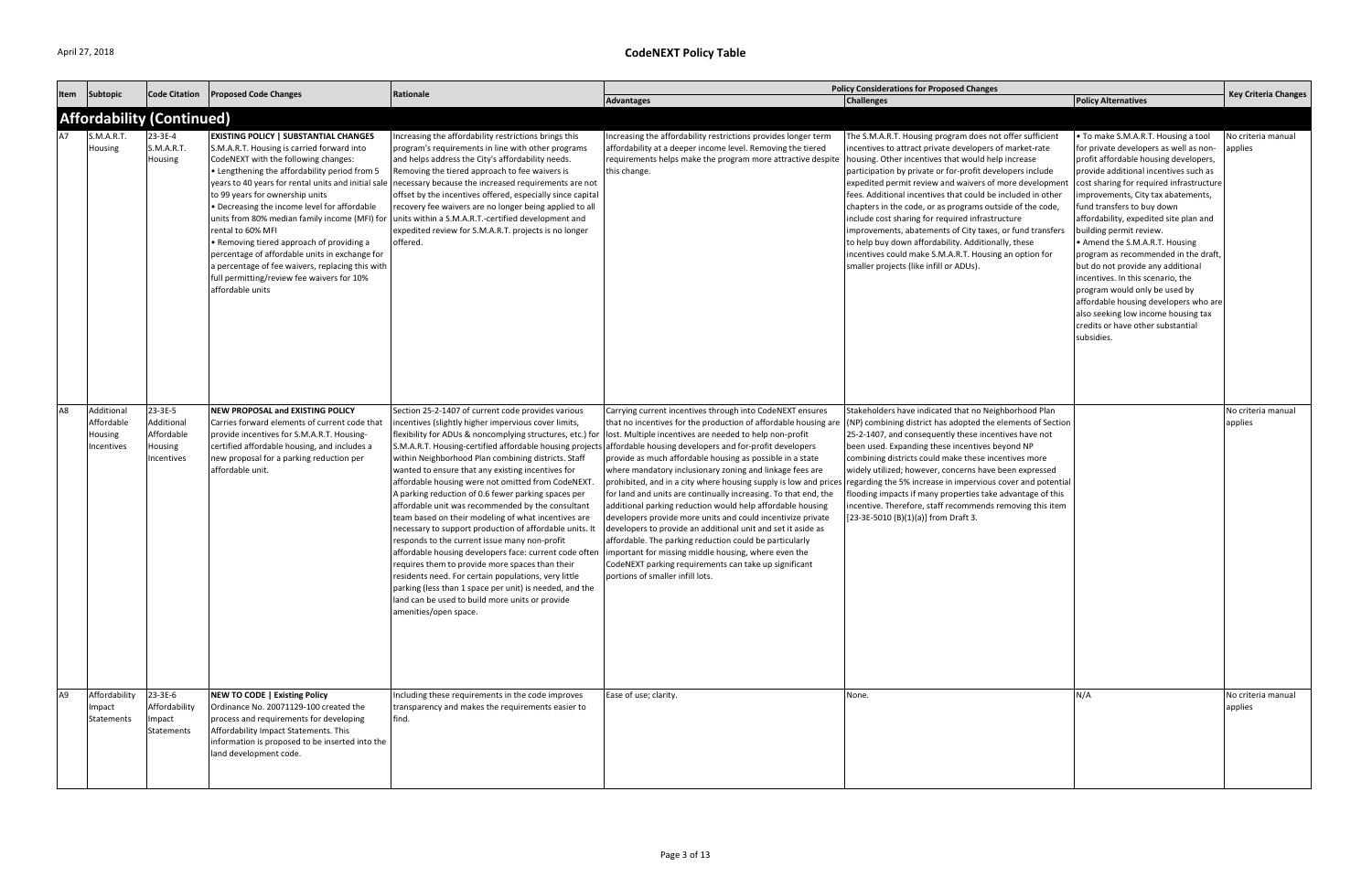| Item | Subtopic                                                                                                                                    | <b>Code Citation</b>                                      | <b>Proposed Code Changes</b>                                                                                                                                                                                                                                                                          | Rationale                                                                                                                                                                                                                                                                                                                                                                                                                                                                                                                                                                                                                                                                                                                                                | <b>Policy Considerations for Proposed Changes</b>                                                                                                                                                                                                             |                                                                                                                                                                                                                                                                       |                                                                 | <b>Key Criteria Changes</b>                                                                                                                                                                                                     |
|------|---------------------------------------------------------------------------------------------------------------------------------------------|-----------------------------------------------------------|-------------------------------------------------------------------------------------------------------------------------------------------------------------------------------------------------------------------------------------------------------------------------------------------------------|----------------------------------------------------------------------------------------------------------------------------------------------------------------------------------------------------------------------------------------------------------------------------------------------------------------------------------------------------------------------------------------------------------------------------------------------------------------------------------------------------------------------------------------------------------------------------------------------------------------------------------------------------------------------------------------------------------------------------------------------------------|---------------------------------------------------------------------------------------------------------------------------------------------------------------------------------------------------------------------------------------------------------------|-----------------------------------------------------------------------------------------------------------------------------------------------------------------------------------------------------------------------------------------------------------------------|-----------------------------------------------------------------|---------------------------------------------------------------------------------------------------------------------------------------------------------------------------------------------------------------------------------|
|      |                                                                                                                                             |                                                           |                                                                                                                                                                                                                                                                                                       |                                                                                                                                                                                                                                                                                                                                                                                                                                                                                                                                                                                                                                                                                                                                                          | <b>Advantages</b>                                                                                                                                                                                                                                             | <b>Challenges</b>                                                                                                                                                                                                                                                     | <b>Policy Alternatives</b>                                      |                                                                                                                                                                                                                                 |
|      |                                                                                                                                             | <b>Affordability (Continued)</b>                          |                                                                                                                                                                                                                                                                                                       |                                                                                                                                                                                                                                                                                                                                                                                                                                                                                                                                                                                                                                                                                                                                                          |                                                                                                                                                                                                                                                               |                                                                                                                                                                                                                                                                       |                                                                 |                                                                                                                                                                                                                                 |
| A10  | Neighborhood 23-4D-4<br>Commercial<br>zones revised<br>as Mixed Use<br>Zones and<br><b>Main Street</b><br>Zones<br>(denoted with<br>a "-A") | Mixed-Use<br>Zones<br>23-4D-5 Main<br><b>Street Zones</b> | <b>NEW PROPOSAL</b><br>activity are rezoned with "-A" which requires<br>did not allow housing as a land use.                                                                                                                                                                                          | More housing is needed in order to overcome the<br>Zones which currently only allowed commercial current affordability and housing crisis that Austin<br>faces. Draft 3 has revised zones to expand housing into<br>affordable housing if a residential component is areas where housing was not previously allowed as well jobs, shopping, and entertainment<br>built, and are mapped in areas which previously as creates new housing types which provide greater<br>walking access to jobs, entertainment, and shopping<br>options. The addition of the "-A" to existing commercial<br>properties ensures the preservation of VMU-type<br>requirements that existing today.                                                                           | • Increases the overall housing stock<br>• Introduces new housing options<br>. Puts people in closer proximity to everyday amenities such as as a downzone.<br>. Requires affordable units if residential is built                                            | . In order to fit into the community character of<br>neighborhoods, some of these rezonings have been viewed<br>• Most of the locations of these zones is on corridors and is<br>not yet serving the need for areas of Austin that do not have<br>commercial options. | • Allow more of these zones in<br>neighborhood transition areas | • Expands housing<br>into areas that were<br>solely commercial,<br>and requires some<br>portion of that<br>housing to be<br>affordable.                                                                                         |
| A11  | Housing/<br>Permitting &<br>Process                                                                                                         | 23-5C-2040<br>Flag Lots                                   | <b>NEW PROPOSAL</b><br>Remove variance requirement for flag lots but<br>retain the following standards:<br>. Driveway/utility plan for residential lots<br>• Minimum lot width (20') with option for<br>narrower width (15')<br>• Addresses for flag lots posted at closest point<br>to street access | To contribute to housing affordability and diversified<br>housing options, flag lots should be allowed without a<br>variance.<br>The current code allows flag lots by-right for unplatted<br>land, but requires a variance for platted lots when<br>resubdividing. This is not a best practice.<br>• A variance is an additional cost and creates<br>uncertainty. The plat can be denied at the very end of<br>the variance request process.<br>. Flag lots have no size difference compared to<br>traditional lots. The flag portion must meet minimum<br>requirements of the applicable zone (size, width, etc.).<br>The pole does not count toward lot size.<br>. The Austin Fire Department reviews flag lots for<br>conformance with the fire code. | . Flag lots are an important tool to address affordability and<br>missing middle housing.<br>· Flag lots encourage infill and fight sprawl.<br>• Eliminating the requirement of a variance for flag lots will<br>support equity in the land development code. | Flag lots have potentially higher costs for utility<br>maintenance.                                                                                                                                                                                                   | Require a variance.                                             | Due to new state-<br>mandated<br>underground utility<br>separation<br>requirements, Austin<br>Water may need to<br>develop an<br>alternative detail for<br>wastewater cleanouts<br>placed in private<br>driveways of flag lots. |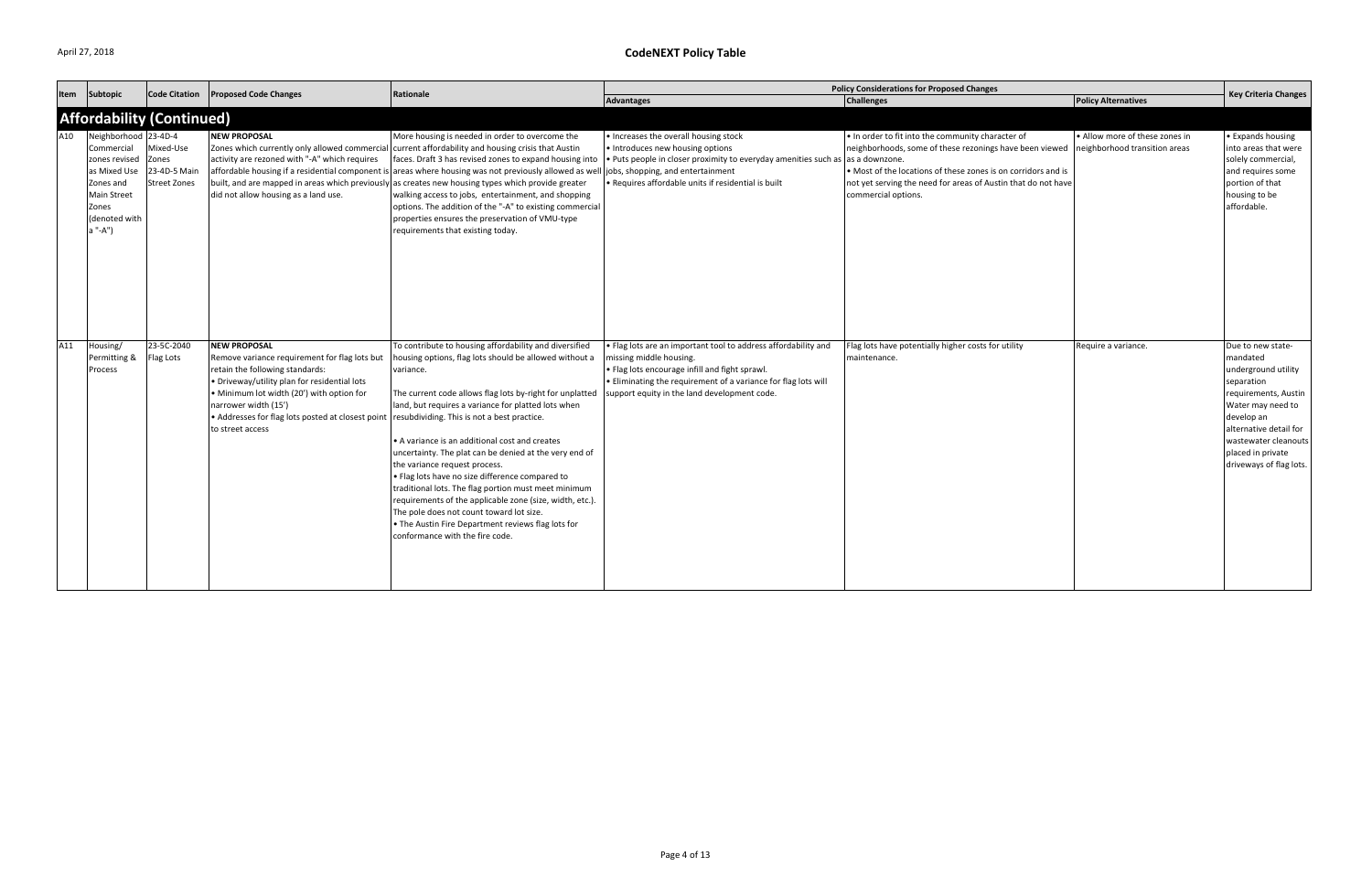| Item | Subtopic           | <b>Code Citation</b>                                         | <b>Proposed Code Changes</b>                                                        | Rationale                                                                                                                                                        |                                                                                                                           | <b>Policy Considerations for Proposed Changes</b>                                                  |                                                                        | <b>Key Criteria Changes</b>            |
|------|--------------------|--------------------------------------------------------------|-------------------------------------------------------------------------------------|------------------------------------------------------------------------------------------------------------------------------------------------------------------|---------------------------------------------------------------------------------------------------------------------------|----------------------------------------------------------------------------------------------------|------------------------------------------------------------------------|----------------------------------------|
|      |                    |                                                              |                                                                                     |                                                                                                                                                                  | <b>Advantages</b>                                                                                                         | <b>Challenges</b>                                                                                  | <b>Policy Alternatives</b>                                             |                                        |
|      | <b>Environment</b> |                                                              |                                                                                     |                                                                                                                                                                  |                                                                                                                           |                                                                                                    |                                                                        |                                        |
|      |                    | <b>Division 23-2A-3: Residential Development Regulations</b> |                                                                                     |                                                                                                                                                                  |                                                                                                                           |                                                                                                    |                                                                        |                                        |
| E1   | Environment        | 23-2A-3030                                                   | <b>SUBSTANTIVE CODE AND PROCESS REVISION</b>                                        | Historically, most of the environmental and drainage                                                                                                             | • Clarifies code requirements and provides a more thorough                                                                | • Applying elements of Article 23-3D (Water Quality) and                                           | • Apply current one- and two-unit                                      | • Define the elements                  |
|      | & Drainage         | One to Two-                                                  |                                                                                     | regulations Land Development Code Chapters 25-7 and                                                                                                              | review than the current process. The applicable regulations                                                               | requiring the services of a Professional Engineer to                                               | review process, which does not include that an engineer must           |                                        |
|      |                    |                                                              | Unit Residential Require lot level compliance with certain                          | 25-8 have technically applied to one- and two-unit                                                                                                               | were selected to balance environmental protection, flood risk                                                             | complete the drainage certification will increase costs for                                        | most environmental and drainage                                        | review to certify that                 |
|      |                    |                                                              | environmental regulations and assessment of                                         | residential construction, but compliance with these                                                                                                              | reduction, and timing and cost of the review process.                                                                     | the preparation of design documents for residential plan                                           | requirements: lower cost, staffing, and any drainage changes           |                                        |
|      |                    |                                                              | lot-to-lot drainage impacts when permitting                                         | regulations has not been reviewed or enforced during<br>one- and two-unit residential construction; and   the building permit process. Full compliance with some | . This proposal will result in an engineering evaluation of<br>environmental and drainage conditions and should result in | applications.<br>• Reviewing for the additional requirements will likely                           | time to process, but less oversight and<br>protection. Would result in | will not negatively<br>impact adjacent |
|      |                    |                                                              | require review for those regulations during the                                     | of the existing environmental and drainage regulations                                                                                                           | better protection of neighboring properties from construction                                                             | require an increase in resources and costs for Residential                                         | development within creek buffers,                                      | properties.                            |
|      |                    |                                                              | building permit process.                                                            | (e.g., onsite detention, water quality controls) is                                                                                                              | related erosion and lot-to-lot drainage impacts caused by                                                                 | Plan Review, resulting in higher fees related to one- and two-development on steep slopes, lot-to- |                                                                        | • Clarify eligibility for              |
|      |                    |                                                              |                                                                                     | impractical on individual, single-family scale lots due to                                                                                                       | redevelopment of existing residential properties.                                                                         | unit development. That team is not currently staffed for the lot drainage impacts, and severe      |                                                                        | administrative                         |
|      |                    |                                                              | Require review for and compliance with the                                          | cost, inspection, and maintenance constraints.                                                                                                                   | • The requirement for an engineer's certification focuses more   expanded review requirements.                            |                                                                                                    | grading on some parcels.                                               | modification.                          |
|      |                    |                                                              | following requirements:                                                             | Furthermore, staffing has not been adequate to achieve                                                                                                           | attention by the owner/designer on the potential drainage                                                                 | • The additional requirements do not address existing                                              | • Develop alternative drainage                                         | Make changes to                        |
|      |                    |                                                              | . Zoning impervious cover limits and all other                                      | this level of plan review or inspections.                                                                                                                        | impacts of redevelopment on adjacent private property, which localized and creek flooding issues.                         |                                                                                                    | regulations and review process to try                                  | existing criteria if                   |
|      |                    |                                                              | applicable zoning regulations*                                                      |                                                                                                                                                                  | is a common concern.                                                                                                      |                                                                                                    | to address localized and creek flooding needed to clarify how          |                                        |
|      |                    |                                                              | • Engineer's certification that any drainage                                        | The proposed code revisions specify which                                                                                                                        | • Ensures compliance at building construction for creek buffer                                                            |                                                                                                    | impacts for one- and two-unit                                          | regulations apply to                   |
|      |                    |                                                              | changes will not negatively impact adjacent                                         | environmental and drainage regulations apply to one-                                                                                                             | and steep slope requirements, which can be applied using a GIS                                                            |                                                                                                    | development. Would have significant                                    | one- and two-unit                      |
|      |                    |                                                              | properties, if the construction, remodel, or                                        | and two-unit residential construction. The proposed                                                                                                              | tool available to staff and the public.                                                                                   |                                                                                                    | staff/process/permit cost and timing                                   | development.                           |
|      |                    |                                                              | expansion is larger than 300 square feet and i                                      | requirements maintain key environmental protections                                                                                                              |                                                                                                                           |                                                                                                    | impacts.                                                               | • Define the elements                  |
|      |                    |                                                              | located on an unplatted tract or within a                                           | applied at the time of subdivision, help address lot-to-                                                                                                         |                                                                                                                           |                                                                                                    | • Provide more prescriptive solutions                                  | that an engineer must                  |
|      |                    |                                                              | subdivision approved more than 5 years                                              | lot drainage impacts, and with additional resources, are                                                                                                         |                                                                                                                           |                                                                                                    | for addressing drainage issues.                                        | review to certify that                 |
|      |                    |                                                              | previously                                                                          | feasible to review as part of the building permit                                                                                                                |                                                                                                                           |                                                                                                    |                                                                        | any drainage changes                   |
|      |                    |                                                              | • 100-year floodplain regulations*                                                  | process.                                                                                                                                                         |                                                                                                                           |                                                                                                    |                                                                        | will not negatively                    |
|      |                    |                                                              | • Erosion hazard zone regulations*<br>• Creek buffers based on subdivision date and | The applicable environmental requirements generally                                                                                                              |                                                                                                                           |                                                                                                    |                                                                        | impact adjacent<br>properties.         |
|      |                    |                                                              | within 75 feet of the shoreline of Lake Austin                                      | reflect the regulations that were in place when the lot                                                                                                          |                                                                                                                           |                                                                                                    |                                                                        | • Clarify eligibility for              |
|      |                    |                                                              | • Construction on slopes requirements, for                                          | was created, which means that most residential                                                                                                                   |                                                                                                                           |                                                                                                    |                                                                        | administrative                         |
|      |                    |                                                              | properties subdivided on or after May 18, 1986                                      | properties will have adequate buildable area outside of                                                                                                          |                                                                                                                           |                                                                                                    |                                                                        | modification.                          |
|      |                    |                                                              | (except Urban watersheds)                                                           | any protected features. However, the proposed                                                                                                                    |                                                                                                                           |                                                                                                    |                                                                        | Make changes to                        |
|      |                    |                                                              | • Cut/fill limits (except Urban watersheds)                                         | administrative modification process will address                                                                                                                 |                                                                                                                           |                                                                                                    |                                                                        | existing criteria if                   |
|      |                    |                                                              | • Erosion and sedimentation controls*                                               | situations where developing or redeveloping an existing                                                                                                          |                                                                                                                           |                                                                                                    |                                                                        | needed to clarify how                  |
|      |                    |                                                              | Tree protections*                                                                   | platted property is infeasible due to the environmental                                                                                                          |                                                                                                                           |                                                                                                    |                                                                        | regulations apply to                   |
|      |                    |                                                              | • Applicable restrictions from plat note or                                         | regulations.                                                                                                                                                     |                                                                                                                           |                                                                                                    |                                                                        | one- and two-unit                      |
|      |                    |                                                              | restrictive covenant*                                                               |                                                                                                                                                                  |                                                                                                                           |                                                                                                    |                                                                        | development.                           |
|      |                    |                                                              | *Currently reviewed for 1-2 unit residential                                        |                                                                                                                                                                  |                                                                                                                           |                                                                                                    |                                                                        |                                        |
|      |                    |                                                              | building permit                                                                     |                                                                                                                                                                  |                                                                                                                           |                                                                                                    |                                                                        |                                        |
|      |                    |                                                              |                                                                                     |                                                                                                                                                                  |                                                                                                                           |                                                                                                    |                                                                        |                                        |
|      |                    |                                                              | Create an administrative modification or                                            |                                                                                                                                                                  |                                                                                                                           |                                                                                                    |                                                                        |                                        |
|      |                    |                                                              | alternative process to address situations when                                      |                                                                                                                                                                  |                                                                                                                           |                                                                                                    |                                                                        |                                        |
|      |                    |                                                              | redevelopment of an existing platted property                                       |                                                                                                                                                                  |                                                                                                                           |                                                                                                    |                                                                        |                                        |
|      |                    |                                                              | becomes impractical or impossible under these                                       |                                                                                                                                                                  |                                                                                                                           |                                                                                                    |                                                                        |                                        |
|      |                    |                                                              | regulations.                                                                        |                                                                                                                                                                  |                                                                                                                           |                                                                                                    |                                                                        |                                        |
|      |                    |                                                              |                                                                                     |                                                                                                                                                                  |                                                                                                                           |                                                                                                    |                                                                        |                                        |
|      |                    |                                                              |                                                                                     |                                                                                                                                                                  |                                                                                                                           |                                                                                                    |                                                                        |                                        |
|      |                    |                                                              |                                                                                     |                                                                                                                                                                  |                                                                                                                           |                                                                                                    |                                                                        |                                        |
|      |                    |                                                              |                                                                                     |                                                                                                                                                                  |                                                                                                                           |                                                                                                    |                                                                        |                                        |
|      |                    |                                                              |                                                                                     |                                                                                                                                                                  |                                                                                                                           |                                                                                                    |                                                                        |                                        |
|      |                    |                                                              |                                                                                     |                                                                                                                                                                  |                                                                                                                           |                                                                                                    |                                                                        |                                        |
|      |                    |                                                              |                                                                                     |                                                                                                                                                                  |                                                                                                                           |                                                                                                    |                                                                        |                                        |
|      |                    |                                                              |                                                                                     |                                                                                                                                                                  |                                                                                                                           |                                                                                                    |                                                                        |                                        |
|      |                    |                                                              |                                                                                     |                                                                                                                                                                  |                                                                                                                           |                                                                                                    |                                                                        |                                        |
|      |                    |                                                              |                                                                                     |                                                                                                                                                                  |                                                                                                                           |                                                                                                    |                                                                        |                                        |
|      |                    |                                                              |                                                                                     |                                                                                                                                                                  |                                                                                                                           |                                                                                                    |                                                                        |                                        |
|      |                    |                                                              |                                                                                     |                                                                                                                                                                  |                                                                                                                           |                                                                                                    |                                                                        |                                        |
|      |                    |                                                              |                                                                                     |                                                                                                                                                                  |                                                                                                                           |                                                                                                    |                                                                        |                                        |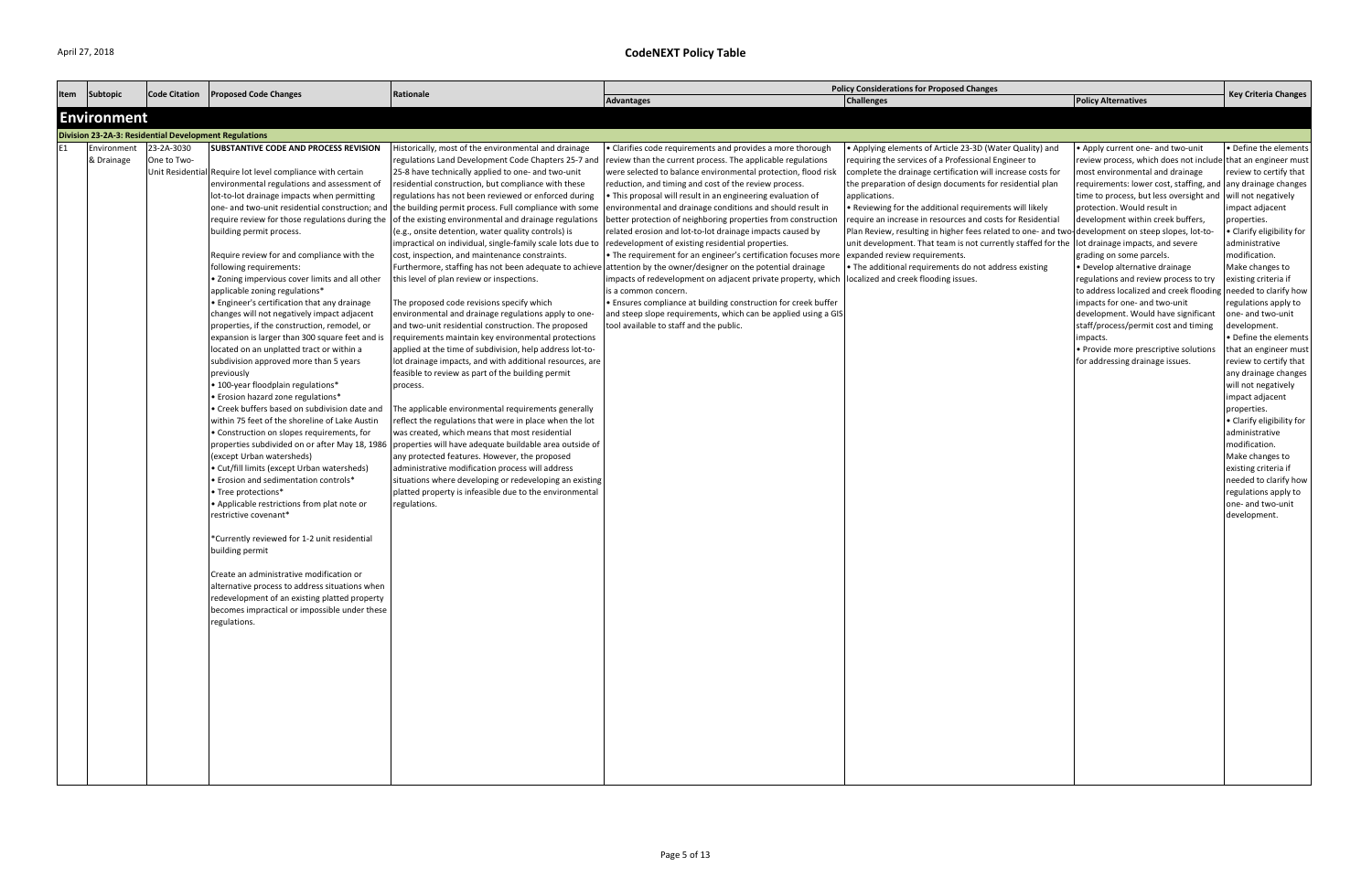| Item           | Subtopic                                                                        | <b>Code Citation</b>                                                                 | <b>Proposed Code Changes</b>                                                                                                                                                                                                                                                                                                                                                                                                                                                                                                                                                                                                                                                                                                                                        | Rationale                                                                                                                                                                                                                                                                                                                                                                                                                                                                                                                                                                                                                                                                                                                 |                                                                                                                                                                                                                                                                                                                                                                                                                                                                                                                                                                                                                                                                                                                                                                                                                                                                                                                             | <b>Policy Considerations for Proposed Changes</b>                                                                                                                                                                                                                                                                                                                                                                                                                                                                                                                                                                                                                                                                                                                                                                                                                             |                                                                                                                                                                                                                                                                                                                                                                                                                                                                                                                                                                                                                                             | <b>Key Criteria Changes</b>                                                                                                                                                                      |
|----------------|---------------------------------------------------------------------------------|--------------------------------------------------------------------------------------|---------------------------------------------------------------------------------------------------------------------------------------------------------------------------------------------------------------------------------------------------------------------------------------------------------------------------------------------------------------------------------------------------------------------------------------------------------------------------------------------------------------------------------------------------------------------------------------------------------------------------------------------------------------------------------------------------------------------------------------------------------------------|---------------------------------------------------------------------------------------------------------------------------------------------------------------------------------------------------------------------------------------------------------------------------------------------------------------------------------------------------------------------------------------------------------------------------------------------------------------------------------------------------------------------------------------------------------------------------------------------------------------------------------------------------------------------------------------------------------------------------|-----------------------------------------------------------------------------------------------------------------------------------------------------------------------------------------------------------------------------------------------------------------------------------------------------------------------------------------------------------------------------------------------------------------------------------------------------------------------------------------------------------------------------------------------------------------------------------------------------------------------------------------------------------------------------------------------------------------------------------------------------------------------------------------------------------------------------------------------------------------------------------------------------------------------------|-------------------------------------------------------------------------------------------------------------------------------------------------------------------------------------------------------------------------------------------------------------------------------------------------------------------------------------------------------------------------------------------------------------------------------------------------------------------------------------------------------------------------------------------------------------------------------------------------------------------------------------------------------------------------------------------------------------------------------------------------------------------------------------------------------------------------------------------------------------------------------|---------------------------------------------------------------------------------------------------------------------------------------------------------------------------------------------------------------------------------------------------------------------------------------------------------------------------------------------------------------------------------------------------------------------------------------------------------------------------------------------------------------------------------------------------------------------------------------------------------------------------------------------|--------------------------------------------------------------------------------------------------------------------------------------------------------------------------------------------------|
|                |                                                                                 |                                                                                      |                                                                                                                                                                                                                                                                                                                                                                                                                                                                                                                                                                                                                                                                                                                                                                     |                                                                                                                                                                                                                                                                                                                                                                                                                                                                                                                                                                                                                                                                                                                           | <b>Advantages</b>                                                                                                                                                                                                                                                                                                                                                                                                                                                                                                                                                                                                                                                                                                                                                                                                                                                                                                           | Challenges                                                                                                                                                                                                                                                                                                                                                                                                                                                                                                                                                                                                                                                                                                                                                                                                                                                                    | <b>Policy Alternatives</b>                                                                                                                                                                                                                                                                                                                                                                                                                                                                                                                                                                                                                  |                                                                                                                                                                                                  |
|                |                                                                                 | <b>Environment (Continued)</b>                                                       |                                                                                                                                                                                                                                                                                                                                                                                                                                                                                                                                                                                                                                                                                                                                                                     |                                                                                                                                                                                                                                                                                                                                                                                                                                                                                                                                                                                                                                                                                                                           |                                                                                                                                                                                                                                                                                                                                                                                                                                                                                                                                                                                                                                                                                                                                                                                                                                                                                                                             |                                                                                                                                                                                                                                                                                                                                                                                                                                                                                                                                                                                                                                                                                                                                                                                                                                                                               |                                                                                                                                                                                                                                                                                                                                                                                                                                                                                                                                                                                                                                             |                                                                                                                                                                                                  |
|                | <b>Article 23-3D: Water Quality</b>                                             |                                                                                      |                                                                                                                                                                                                                                                                                                                                                                                                                                                                                                                                                                                                                                                                                                                                                                     |                                                                                                                                                                                                                                                                                                                                                                                                                                                                                                                                                                                                                                                                                                                           |                                                                                                                                                                                                                                                                                                                                                                                                                                                                                                                                                                                                                                                                                                                                                                                                                                                                                                                             |                                                                                                                                                                                                                                                                                                                                                                                                                                                                                                                                                                                                                                                                                                                                                                                                                                                                               |                                                                                                                                                                                                                                                                                                                                                                                                                                                                                                                                                                                                                                             |                                                                                                                                                                                                  |
| E <sub>2</sub> | Water Quality 23-3D<br>Protection                                               | <b>Water Quality</b>                                                                 | <b>NO SUBSTANTIAL CHANGES</b><br>Key historical water quality protection<br>standards, including watershed impervious<br>cover limits, stream and lake buffers, floodplain<br>protections, cut and fill limits, steep slope<br>protections, erosion and sedimentation control<br>requirements, and protections for critical<br>environmental features are all carried forward.                                                                                                                                                                                                                                                                                                                                                                                      | The major provisions of this Article were revised<br>entirely in the 2013 Watershed Protection Ordinance.                                                                                                                                                                                                                                                                                                                                                                                                                                                                                                                                                                                                                 | N/A                                                                                                                                                                                                                                                                                                                                                                                                                                                                                                                                                                                                                                                                                                                                                                                                                                                                                                                         | N/A                                                                                                                                                                                                                                                                                                                                                                                                                                                                                                                                                                                                                                                                                                                                                                                                                                                                           | N/A                                                                                                                                                                                                                                                                                                                                                                                                                                                                                                                                                                                                                                         | N/A                                                                                                                                                                                              |
| E3             | Green<br>Stormwater<br>Infrastructure<br>and Beneficial<br>Use of<br>Stormwater | 23-3D-6<br><b>Water Quality</b><br>Control and<br><b>Beneficial Use</b><br>Standards | <b>NEW PROPOSAL</b><br>• Require the use of green stormwater<br>infrastructure (GSI) on commercial and multi-<br>family development to address water quality,<br>water conservation, and ecological functions.<br>• Allow use of conventional controls on<br>commercial sites with more than 80%<br>impervious cover if irrigation demands are met<br>using rainwater harvesting.<br>• Offer incentives for rainwater harvesting for<br>projects at all impervious cover levels by<br>crediting stored rainwater up to 25% of water<br>quality volume.<br><b>• Exceptions offered for residential</b><br>subdivisions, regional ponds, difficult site<br>conditions, and "hot-spot" land uses with<br>highly contaminated runoff (e.g., auto repair<br>facilities). | Current water quality requirements are typically met<br>with sedimentation/filtration controls, which are<br>effective at filtering polluted runoff and mitigating the<br>impacts of impervious cover on stream channel erosion,<br>but they do not significantly address other important<br>ancillary goals such as supporting on-site vegetation,<br>increasing rainwater infiltration, and reducing potable<br>water consumption. The use of green stormwater<br>controls can offer additional benefits to the more<br>traditional controls (see list at right).<br>◯ Recommended by the Green Infrastructure Working<br>Group. Implements Actions CFS A38, CFS A42, LUT A37,<br>LUT A39, and CE A6 in Imagine Austin. | • Green controls have been used and tested across the US and<br>allowed (but not required) in Austin for water quality<br>compliance since 2007.<br>• Where infiltration practices are adopted, improves hydrology   some GSI applications compared to more traditional<br>(increased creek baseflow, reduced runoff).<br>• Conserves water, reduces potable irrigation.<br>· Rainwater harvesting credit addresses traditional conflict<br>between water quality and conservation goals.<br>· Provides green function / ecosystem services (resilience in<br>heat and drought, natural habitat, ambient cooling).<br>. Provides human and cultural benefits (health, well-being,<br>green oasis, lowered stress).<br>· Smaller scale enables simple, familiar routine maintenance<br>(landscaping, irrigation operation, etc.).<br>. Typically can double up GSI location with other site elements<br>(e.g., landscaping). | • GSI controls can require more detailed attention during<br>design and construction than conventional controls.<br>• Potentially higher initial and ongoing maintenance cost for<br>methods (e.g., complex plantings, pumps, etc.).<br>• Require more frequent routine, light maintenance (trash<br>removal, sediment buildup, etc.).<br>• Small scale increases number of controls and may require<br>additional review and inspection.<br>• Some GSI types have larger footprint than grey<br>equivalents (e.g., rain gardens vs. sand filters).<br>• Proposal allows for reduced average annual rainfall<br>treatment for systems that use a 25% rainwater harvesting<br>conservation component.<br>. Lack of local data on long-term maintenance (e.g., how to<br>re-construct green controls in the landscape when water<br>quality volume needs to be re-established). | • Maintain or expand current toolbox<br>of engineering alternatives (traditional<br>and GSI) and allow owner to select<br>their preferred approach to meet WQ<br>requirements based on site conditions.<br>• Adjust the rainwater harvesting<br>system to provide more or less<br>conservation vs. standard water<br>quality storage volume.<br>• Require 100% use of green controls<br>even on sites with more than 80%<br>impervious cover (may require indoor<br>use of rainwater).<br>• Require use of GSI on all residential<br>development, including building<br>permits (for 1-6 unit development) and<br>residential subdivisions. | · Describe new<br>requirements and<br>exceptions for using<br>IGSI.<br>• Refine design<br>criteria for some<br>options.<br>• Clarify eligibility for<br>payment-in-lieu of on-<br>site controls. |
|                |                                                                                 |                                                                                      | Article 23-3C: Urban Forest Protection and Replenishment                                                                                                                                                                                                                                                                                                                                                                                                                                                                                                                                                                                                                                                                                                            |                                                                                                                                                                                                                                                                                                                                                                                                                                                                                                                                                                                                                                                                                                                           |                                                                                                                                                                                                                                                                                                                                                                                                                                                                                                                                                                                                                                                                                                                                                                                                                                                                                                                             |                                                                                                                                                                                                                                                                                                                                                                                                                                                                                                                                                                                                                                                                                                                                                                                                                                                                               |                                                                                                                                                                                                                                                                                                                                                                                                                                                                                                                                                                                                                                             |                                                                                                                                                                                                  |
| E4             | Environment                                                                     | Article 23-3C<br><b>Urban Forest</b><br>Protection and<br>Replenishment              | <b>EXISTING CODE TO REMAIN</b><br>Protected and Heritage Tree Ordinances<br>remain.                                                                                                                                                                                                                                                                                                                                                                                                                                                                                                                                                                                                                                                                                 | The Protected Tree Ordinance adopted in 1983 and the $\bullet$ Remain national leader in tree preservation.<br>Heritage Tree Ordinance adopted unanimously by<br>Council in 2010 remain with preservation standards<br>remaining unchanged. These two ordinances are<br>foundational to our nationally recognized tree<br>protection standards.                                                                                                                                                                                                                                                                                                                                                                           | • Preserve quality of life.<br>. Hallmark ordinances with broad community support.                                                                                                                                                                                                                                                                                                                                                                                                                                                                                                                                                                                                                                                                                                                                                                                                                                          | Tree ordinances have faced scrutiny by State legislators.                                                                                                                                                                                                                                                                                                                                                                                                                                                                                                                                                                                                                                                                                                                                                                                                                     | None suggested                                                                                                                                                                                                                                                                                                                                                                                                                                                                                                                                                                                                                              | N/A                                                                                                                                                                                              |
| E <sub>5</sub> | Permitting and Article 23-3C<br>Process                                         | Urban Forest<br>Protection and                                                       | <b>NEW PROPOSAL</b><br>Move tree regulations from the environmenta<br>section to general requirements applicable to<br>Replenishment all property in the zoning jurisdiction.                                                                                                                                                                                                                                                                                                                                                                                                                                                                                                                                                                                       | In current code, tree regulations are in the<br>environmental chapter along with watershed<br>regulations. Tree regulations are an extension of Home<br>Rule Authority, not our water quality and stormwater<br>regulations.                                                                                                                                                                                                                                                                                                                                                                                                                                                                                              | Improved alignment of tree regulations with enabling<br>authority.                                                                                                                                                                                                                                                                                                                                                                                                                                                                                                                                                                                                                                                                                                                                                                                                                                                          | Tree ordinances have faced scrutiny by State legislators.                                                                                                                                                                                                                                                                                                                                                                                                                                                                                                                                                                                                                                                                                                                                                                                                                     | Retain tree regulations in the<br>environmental code section and<br>defend the water quality and<br>stormwater benefits of trees. Not<br>recommended.                                                                                                                                                                                                                                                                                                                                                                                                                                                                                       | N/A                                                                                                                                                                                              |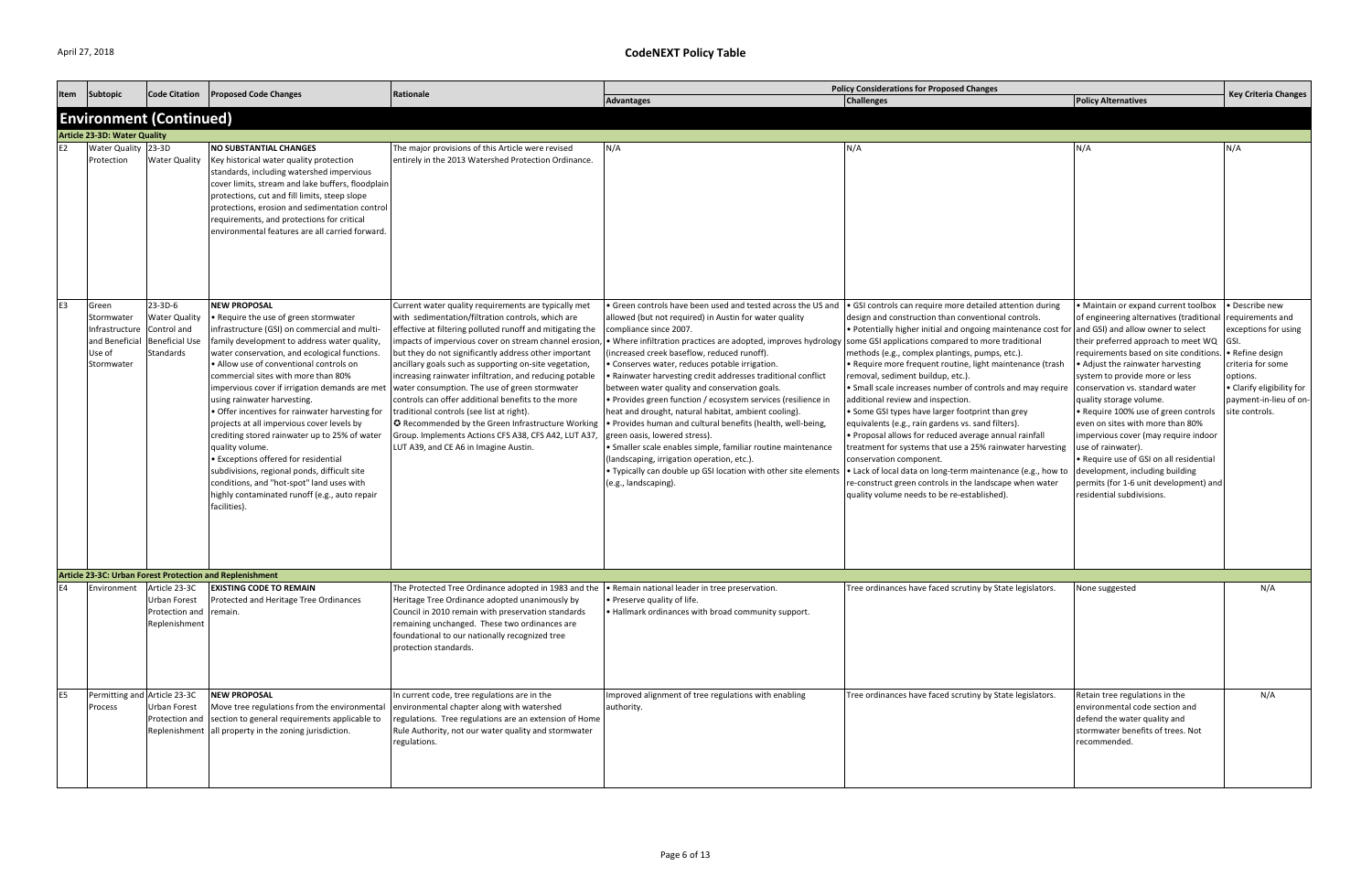| Item      | Subtopic                                          | <b>Code Citation</b>                                   | <b>Proposed Code Changes</b>                                                                                                                                                     | Rationale                                                                                                                                                                                                                                                                                                                                                                                                                                                                                                                                                                            |                                                                                                                                                                                                                                                                                                                                                                                                                                                                                                                                                                                                                                                                     | <b>Policy Considerations for Proposed Changes</b>                                                                                                                                         |                                                                                                                                        | <b>Key Criteria Changes</b>                                                                                                                                                                   |
|-----------|---------------------------------------------------|--------------------------------------------------------|----------------------------------------------------------------------------------------------------------------------------------------------------------------------------------|--------------------------------------------------------------------------------------------------------------------------------------------------------------------------------------------------------------------------------------------------------------------------------------------------------------------------------------------------------------------------------------------------------------------------------------------------------------------------------------------------------------------------------------------------------------------------------------|---------------------------------------------------------------------------------------------------------------------------------------------------------------------------------------------------------------------------------------------------------------------------------------------------------------------------------------------------------------------------------------------------------------------------------------------------------------------------------------------------------------------------------------------------------------------------------------------------------------------------------------------------------------------|-------------------------------------------------------------------------------------------------------------------------------------------------------------------------------------------|----------------------------------------------------------------------------------------------------------------------------------------|-----------------------------------------------------------------------------------------------------------------------------------------------------------------------------------------------|
|           |                                                   |                                                        |                                                                                                                                                                                  |                                                                                                                                                                                                                                                                                                                                                                                                                                                                                                                                                                                      | <b>Advantages</b>                                                                                                                                                                                                                                                                                                                                                                                                                                                                                                                                                                                                                                                   | <b>Challenges</b>                                                                                                                                                                         | <b>Policy Alternatives</b>                                                                                                             |                                                                                                                                                                                               |
|           | <b>Environment (Continued)</b>                    |                                                        |                                                                                                                                                                                  |                                                                                                                                                                                                                                                                                                                                                                                                                                                                                                                                                                                      |                                                                                                                                                                                                                                                                                                                                                                                                                                                                                                                                                                                                                                                                     |                                                                                                                                                                                           |                                                                                                                                        |                                                                                                                                                                                               |
|           | Permitting and Article 23-3C<br>Process           | <b>Urban Forest</b><br>Protection and<br>Replenishment | <b>NEW PROPOSAL</b><br>Significant consolidation, updating of terms,<br>and editing of administrative processes.                                                                 | The administrative content of tree regulations has not<br>been revised since 1983. Terms and processes are<br>confusing, reference incorrect code sections, and lack<br>clarity and conciseness.                                                                                                                                                                                                                                                                                                                                                                                     | • Significant reduction in unneeded word count.<br>• Clarify that tree regulations only apply in the zoning<br>jurisdiction.<br>· Improved definitions.<br>• Renamed 8 inch-18 inch diameter trees "Keystone Trees".<br>Current code refers to this classification as just 8-18 inch trees.<br>Significant consolidation of administrative processes.                                                                                                                                                                                                                                                                                                               | None                                                                                                                                                                                      | None suggested                                                                                                                         | N/A                                                                                                                                                                                           |
| <b>E7</b> | Process/<br>Environment                           | and 23-3C-2                                            | Permitting and Article 23-3C-1 NEW PROPOSAL<br>Land Development Code (LDC) and cross<br>reference right-of-way (ROW) tree regulations<br>proposed in the transportation section. | Code 6-3 and the LDC are not in alignment regarding<br>Reconcile public tree code in Code 6-3 with the public tree regulations. The proposed code addresses<br>public tree regulations. 2 inch-7.9 inch diameter public<br>trees in the ROW are preserved if possible, but at the<br>discretion of the applicant. 8" and greater ROW trees<br>have a greater standard of protection. ROW tree<br>planting regulations have been collaboratively<br>developed by the Austin Transportation Department,<br>Development Services Department, and the Public<br><b>Works Department.</b> | • Provides clarity on public tree regulations.<br><b>•</b> Establishes preservation standards.<br>• Reconciles two code sections.<br>• Clarifies that the City Arborist administers public tree<br>regulations.<br>• Establishes joint responsibilities between Public Works and<br>the City Arborist for the adoption of rules related to ROW tree<br>planting regulations.                                                                                                                                                                                                                                                                                        | Some stakeholders want all public trees in the ROW to be<br>preserved and/or replaced when development occurs.                                                                            | Preserve and/or require mitigation for<br>trees 2-7.9 inch diameter in the ROW.<br>Not recommended.                                    | 8-18 inch trees in the<br>ROW will now be<br>regulated when<br>adjacent to<br>residential property.<br>Currently 8-18 inch<br>ROW tree only apply<br>when adjacent to<br>commercial property. |
|           |                                                   |                                                        | Division 23-9E-6: Sidewalks, Urban Trails, and Street Trees                                                                                                                      |                                                                                                                                                                                                                                                                                                                                                                                                                                                                                                                                                                                      |                                                                                                                                                                                                                                                                                                                                                                                                                                                                                                                                                                                                                                                                     |                                                                                                                                                                                           |                                                                                                                                        |                                                                                                                                                                                               |
| E8        | Sidewalk/Urba 23-9E-6040<br>n Trail<br>Connection | <b>Street Tree</b><br>Requirements                     | <b>NEW PROPOSAL:</b> Street Tree Requirements                                                                                                                                    | Requiring street trees provides for an important safety<br>buffer between pedestrians and vehicles, increasing<br>pedestrian comfort which supports Imagine Austin's<br>goal to increase non-vehicle trips. Street trees also<br>provide an important environmental benefit of both<br>shade and climate resiliency.                                                                                                                                                                                                                                                                 | Street trees will be required as identified as an important<br>safety enhancement and as a sustainability tool in accordance<br>with Imagine Austin goals; placement of street trees will be<br>context-sensitive depending on existing and proposed roadway criterial manual rewrites.<br>infrastructure.                                                                                                                                                                                                                                                                                                                                                          | Increased training for review and inspection staff. Additional N/A<br>guidelines will need to be crafted in conjunction with<br>various city departments and in conjunction with multiple |                                                                                                                                        | TCM, ECM, DCM,<br>UCM                                                                                                                                                                         |
|           | Division 23-4E-4: Landscape                       |                                                        |                                                                                                                                                                                  |                                                                                                                                                                                                                                                                                                                                                                                                                                                                                                                                                                                      |                                                                                                                                                                                                                                                                                                                                                                                                                                                                                                                                                                                                                                                                     |                                                                                                                                                                                           |                                                                                                                                        |                                                                                                                                                                                               |
| E9        | Environment                                       | 23-4E-4<br>Landscape                                   | <b>SIGNIFICANT CODE REVISION</b><br>Landscaping requirements will now be applied<br>throughout the site.                                                                         | Current code limits placement of landscape to the<br>streetyard and surface parking lots. The limitation does<br>are required to comply with the Land Development<br>Code's Commercial Design Standards, streetyards are<br>removed as a placement area, thereby leaving no area<br>for landscape. New schemes are intended to provide<br>landscape elements distributed throughout the site.                                                                                                                                                                                        | • Landscape is distributed throughout the site<br>• Provide landscape elements and ecosystem services for sites<br>not provide space for plants to thrive. For projects that with high impervious cover allowance (Functional Green)<br>• Required landscape area compliments tree preservation<br>. Tree placement is more purposeful in that it will provide<br>shade and site benefits<br>• Compliments green stormwater infrastructure by sharing the<br>space and stressing the use of stormwater for on-site benefits<br>instead releasing it into storm sewer<br>· Responds to form based code concept<br>• Contributes to several Imagine Austin Priorities | Net benefit but initial cost may be greater due to<br>construction techniques (curb cuts, soil volume) and<br>increased square footage of required landscape.                             | No change which would delay<br>implementation of Imagine Austin<br>priorities regarding landscaping,<br>climate, and nature in Austin. | Extensive revisions to<br>Environmental<br>Criteria Manual,<br>including the detail<br>associated with<br><b>Functional Green</b><br>applicability                                            |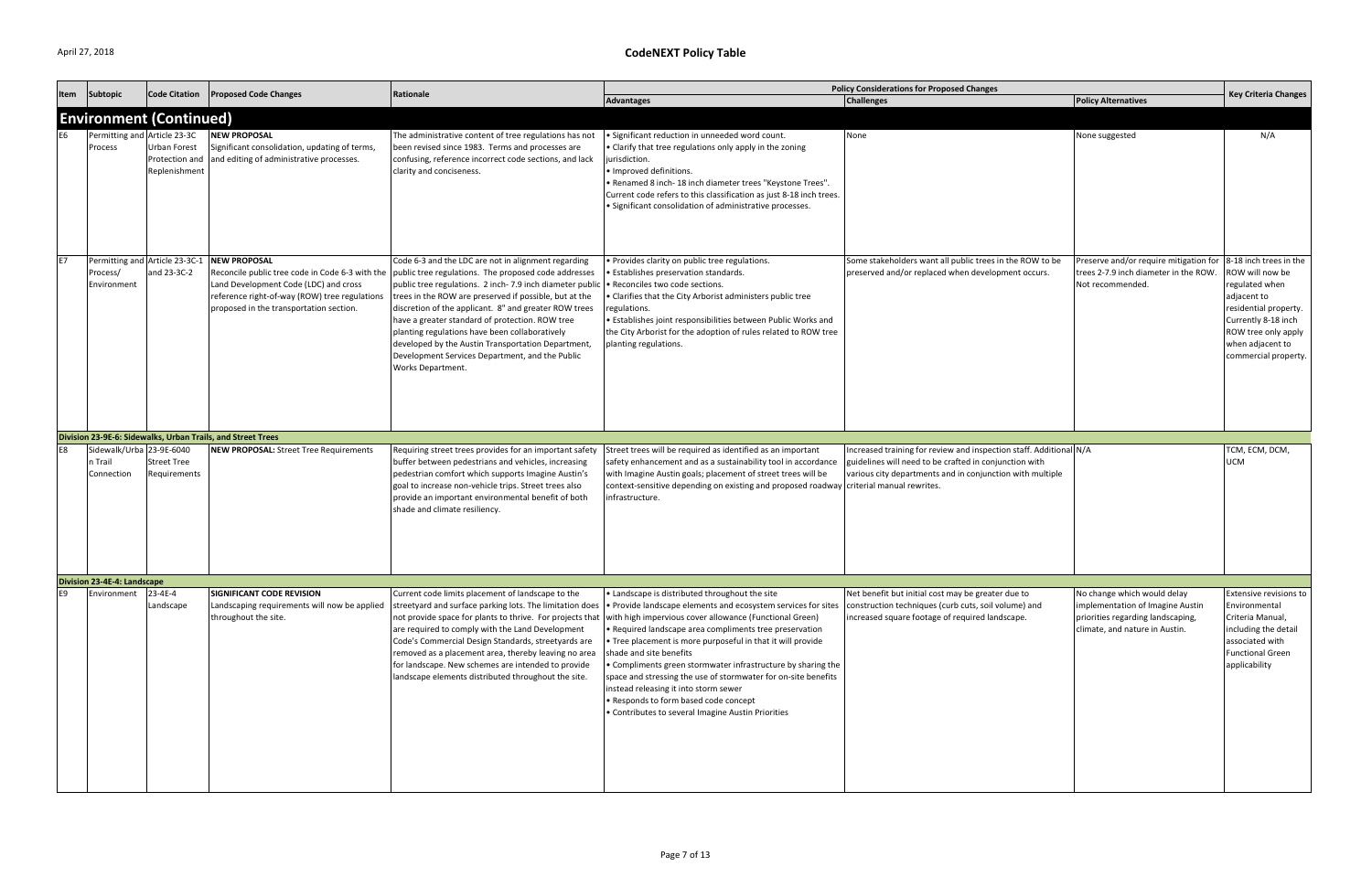| Item            | Subtopic                                                    | <b>Code Citation</b>                                                      | <b>Proposed Code Changes</b>                                                                                                                                                                                                                                                                                                                                                                                                                                                                                                                                                                                                                                                        | Rationale                                                                                                                                                                                                                                                                                                                                                                                                                                                                                                                                                                                                                                                                                                                                                                                                                                                                                                                                                                                                                                                                                                                                                                                                                                                                                                                                                                                                                                     |                                                                                                                                                                                                                                                                                                                                                                                                                                                                                                                                                                                                                                                                                                                                                                                                                                                                                                                                          | <b>Policy Considerations for Proposed Changes</b>                                                                                                                                                                                                                                                                                                                                                                                                                        |                                                                                                                                                                                                                                                                                                                                                                                                                                                                                                                                                        | <b>Key Criteria Changes</b>                                                                                 |
|-----------------|-------------------------------------------------------------|---------------------------------------------------------------------------|-------------------------------------------------------------------------------------------------------------------------------------------------------------------------------------------------------------------------------------------------------------------------------------------------------------------------------------------------------------------------------------------------------------------------------------------------------------------------------------------------------------------------------------------------------------------------------------------------------------------------------------------------------------------------------------|-----------------------------------------------------------------------------------------------------------------------------------------------------------------------------------------------------------------------------------------------------------------------------------------------------------------------------------------------------------------------------------------------------------------------------------------------------------------------------------------------------------------------------------------------------------------------------------------------------------------------------------------------------------------------------------------------------------------------------------------------------------------------------------------------------------------------------------------------------------------------------------------------------------------------------------------------------------------------------------------------------------------------------------------------------------------------------------------------------------------------------------------------------------------------------------------------------------------------------------------------------------------------------------------------------------------------------------------------------------------------------------------------------------------------------------------------|------------------------------------------------------------------------------------------------------------------------------------------------------------------------------------------------------------------------------------------------------------------------------------------------------------------------------------------------------------------------------------------------------------------------------------------------------------------------------------------------------------------------------------------------------------------------------------------------------------------------------------------------------------------------------------------------------------------------------------------------------------------------------------------------------------------------------------------------------------------------------------------------------------------------------------------|--------------------------------------------------------------------------------------------------------------------------------------------------------------------------------------------------------------------------------------------------------------------------------------------------------------------------------------------------------------------------------------------------------------------------------------------------------------------------|--------------------------------------------------------------------------------------------------------------------------------------------------------------------------------------------------------------------------------------------------------------------------------------------------------------------------------------------------------------------------------------------------------------------------------------------------------------------------------------------------------------------------------------------------------|-------------------------------------------------------------------------------------------------------------|
|                 |                                                             |                                                                           |                                                                                                                                                                                                                                                                                                                                                                                                                                                                                                                                                                                                                                                                                     |                                                                                                                                                                                                                                                                                                                                                                                                                                                                                                                                                                                                                                                                                                                                                                                                                                                                                                                                                                                                                                                                                                                                                                                                                                                                                                                                                                                                                                               | Advantages                                                                                                                                                                                                                                                                                                                                                                                                                                                                                                                                                                                                                                                                                                                                                                                                                                                                                                                               | <b>Challenges</b>                                                                                                                                                                                                                                                                                                                                                                                                                                                        | <b>Policy Alternatives</b>                                                                                                                                                                                                                                                                                                                                                                                                                                                                                                                             |                                                                                                             |
|                 |                                                             | <b>Environment (Continued)</b><br>Article 23-10E: Drainage Infrastructure |                                                                                                                                                                                                                                                                                                                                                                                                                                                                                                                                                                                                                                                                                     |                                                                                                                                                                                                                                                                                                                                                                                                                                                                                                                                                                                                                                                                                                                                                                                                                                                                                                                                                                                                                                                                                                                                                                                                                                                                                                                                                                                                                                               |                                                                                                                                                                                                                                                                                                                                                                                                                                                                                                                                                                                                                                                                                                                                                                                                                                                                                                                                          |                                                                                                                                                                                                                                                                                                                                                                                                                                                                          |                                                                                                                                                                                                                                                                                                                                                                                                                                                                                                                                                        |                                                                                                             |
| E10             | Flood<br>Mitigation for Standards for<br>Redevelopme<br>Int | 23-10E-3<br>Approval                                                      | SIGNIFICANT CODE REVISION<br>Require all commercial, multifamily, and<br>and redevelopment--to provide flood<br>mitigation through on- or off-site controls,<br>conveyance improvements, and/or payment-in-<br>lieu. The level of mitigation required is based<br>on the reduction of post-development peak<br>flow rates of discharge from new and<br>redeveloped impervious cover to match those<br>for undeveloped conditions (zero impervious<br>cover). Existing impervious cover associated<br>with public roadway improvements will not be<br>considered in determining compliance. This<br>provision applies to both public and private<br>improvements of public roadways. | Since 1974, development has been required to provide<br>residential subdivision development--both new stormwater peak flows not exceed those that exist from problems.<br>the site at the time of application. This helps minimize<br>adverse flood impacts downstream that the new<br>- development would contribute to. This current code<br>does not account for impervious cover on a site that<br>existed before 1974 that impacts existing flood hazards<br>By requiring all sites to either match the peak runoff<br>rates generated by undeveloped conditions or provide<br>a payment-in-lieu of detention, this proposal asks that<br>redevelopment account for its proportionate share of<br>downstream flooding by either constructing on-site<br>controls, downstream conveyance improvements, or<br>providing funding for the City to address other citywide<br>flood hazards.<br><b>O</b> Recommended by the Flood Mitigation Task Force.<br>Implements Action CFS A42 and CFS A45 in Imagine<br>Austin.<br>The exemption for existing impervious cover associated<br>with public roadway improvements is proposed<br>because public roadways provide a public benefit and<br>provide conveyance infrastructure for adjacent private<br>properties as well as the roadway itself; compliance<br>with no adverse impact and conveyance standards<br>represents a significant improvement to existing<br>drainage infrastructure. | . Helps reduce existing flooding and erosion hazards created<br>stormwater detention to ensure that post-development by existing development--not just hold the line on existing<br>• Each development addresses its proportional share of the<br>problem.<br>· Establishes consistent stormwater detention requirements<br>for greenfield and redeveloped sites.<br>• Many options for compliance, including onsite detention,<br>improving downstream conveyance, and payment-in-lieu<br>which would be determined based on drainage conditions at<br>and downstream of each development.<br>• Redevelopment with existing, compliant detention and<br>conveyance is not affected.<br>• Exception for existing impervious cover associated with<br>public roadway improvements enables the maximization of<br>funds for mobility purposes while ensuring that roadway<br>projects do not cause any additional adverse flooding impact. | . May add cost to many redevelopment projects.<br>• Some types of detention facilities require additional land<br>area.<br>• May discourage redevelopment, which would prevent<br>other benefits of such redevelopment from being realized.<br>. Incremental benefits may take a long time to show results.<br>• Exception for existing impervious cover associated with<br>public roadway improvements does not fully capture the<br>opportunity to reduce flood risks. | • Apply only to larger sites and exempt<br>smaller sites.<br>• Require the stormwater detention,<br>but at a lower level of control (e.g., 10-<br>year control rather than full 100-year<br>control).<br>• Exempt areas that do not have<br>known flooding or drainage problems.<br>• Maintain status quo and continue to<br>address existing flood hazards<br>primarily via public capital projects.<br>• Allow payment-in-lieu as an option<br>for existing impervious cover<br>associated with public roadway<br>improvements at discretion of WPD. | . Update to include<br>new proposal for<br>redevelopment sites.<br>• Define<br>"undeveloped<br>conditions." |
| E <sub>11</sub> | Regional<br>Stormwater<br>Management<br>Program<br>(RSMP)   | 23-10E-3<br>Standards for<br>Approval                                     | <b>NEW TO CODE   Existing Program</b><br>Add a code reference to the RSMP, which is<br>currently outlined in the Drainage Criteria<br>Manual (DCM).                                                                                                                                                                                                                                                                                                                                                                                                                                                                                                                                 | Providing a reference to this program in the code will<br>codify its existence and promote its use.                                                                                                                                                                                                                                                                                                                                                                                                                                                                                                                                                                                                                                                                                                                                                                                                                                                                                                                                                                                                                                                                                                                                                                                                                                                                                                                                           | Ease of use; clarity.                                                                                                                                                                                                                                                                                                                                                                                                                                                                                                                                                                                                                                                                                                                                                                                                                                                                                                                    | None.                                                                                                                                                                                                                                                                                                                                                                                                                                                                    | N/A                                                                                                                                                                                                                                                                                                                                                                                                                                                                                                                                                    | • Revise to describe<br>process.                                                                            |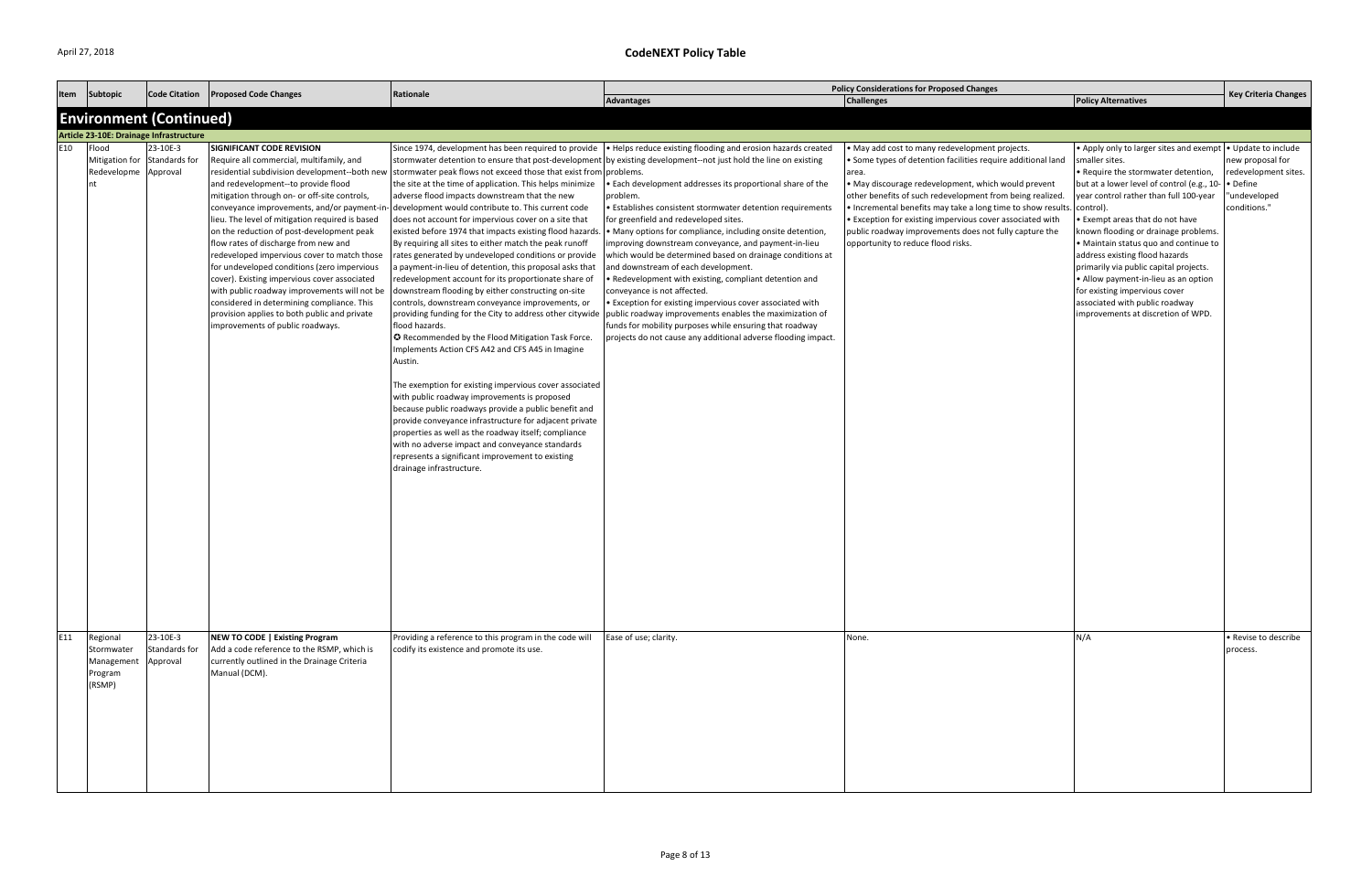| Item           | Subtopic                                   | <b>Code Citation</b>                             | <b>Proposed Code Changes</b>                                                                                                                                                                                                                                                                                                                                                  | Rationale                                                                                                                                                                                                                                                                                                         |                                                                                                                                                                                                                                                                                                                                                                                                                                                                                                 | <b>Policy Considerations for Proposed Changes</b>                                                                                                                                                                                                                                                                                          |                                                                                                                                                                                                         | <b>Key Criteria Changes</b>                                                                                   |
|----------------|--------------------------------------------|--------------------------------------------------|-------------------------------------------------------------------------------------------------------------------------------------------------------------------------------------------------------------------------------------------------------------------------------------------------------------------------------------------------------------------------------|-------------------------------------------------------------------------------------------------------------------------------------------------------------------------------------------------------------------------------------------------------------------------------------------------------------------|-------------------------------------------------------------------------------------------------------------------------------------------------------------------------------------------------------------------------------------------------------------------------------------------------------------------------------------------------------------------------------------------------------------------------------------------------------------------------------------------------|--------------------------------------------------------------------------------------------------------------------------------------------------------------------------------------------------------------------------------------------------------------------------------------------------------------------------------------------|---------------------------------------------------------------------------------------------------------------------------------------------------------------------------------------------------------|---------------------------------------------------------------------------------------------------------------|
|                |                                            |                                                  |                                                                                                                                                                                                                                                                                                                                                                               |                                                                                                                                                                                                                                                                                                                   | <b>Advantages</b>                                                                                                                                                                                                                                                                                                                                                                                                                                                                               | <b>Challenges</b>                                                                                                                                                                                                                                                                                                                          | <b>Policy Alternatives</b>                                                                                                                                                                              |                                                                                                               |
|                | <b>Housing</b>                             |                                                  |                                                                                                                                                                                                                                                                                                                                                                               |                                                                                                                                                                                                                                                                                                                   |                                                                                                                                                                                                                                                                                                                                                                                                                                                                                                 |                                                                                                                                                                                                                                                                                                                                            |                                                                                                                                                                                                         |                                                                                                               |
|                | <b>Article 23-4D Specific to Zones</b>     |                                                  |                                                                                                                                                                                                                                                                                                                                                                               |                                                                                                                                                                                                                                                                                                                   |                                                                                                                                                                                                                                                                                                                                                                                                                                                                                                 |                                                                                                                                                                                                                                                                                                                                            |                                                                                                                                                                                                         |                                                                                                               |
| H1             | Applicability to 23-4D-2<br>more zones     | Residential<br>House-Scale<br>Zones              | SIGNIFICANT CODE REVISION<br>In today's code ADU's are only allowed in SF-3<br>and higher intensity single and multi-family<br>zones. Draft 3 proposes the allowance of ADU's<br>in more R2 zones and higher intensity zones as<br>well as RM Zones, and some MU zones.                                                                                                       | The increased allocation of ADU's provides the<br>opportunity for additional housing in high opportunity<br>areas at a lower price point than the typical single<br>family house. It also serves as a supplement to the<br>ncome of the property owner who decides to rent out<br>their ADU to another household. | • Creates housing that is affordable and accessible to a diverse  • Fear that increased densities may change the community<br>range of people & incomes.<br>• Increase housing stock in a manner that encourages<br>walkability, bikeability, and access to transit.<br>• Maintain current community character by allowing<br>residential house-scale development through incremental infill<br>consistent with the neighborhood.<br>· Places more affordable housing in high opportunity areas | character or alter the quality of life in Austin.<br>. Not all areas are a candidate for incremental infill and its<br>application may be disproportionate without a policy<br>change.                                                                                                                                                     | • Restrict ADUs to fewer zoning<br>districts than Draft 3 proposes<br>• Allow ADUs in every residential<br>house-scale zone, beyond what Draft<br>proposes                                              | • Increases<br>incremental infill<br>housing options while<br>maintaining<br>community character              |
| H2             | R2 Zones, R3<br>Zones, R4<br>Zones         | $23-4D-2$<br>Residential<br>House-Scale<br>Zones | <b>SIGNIFICANT CODE REVISION</b><br>The code has been revised to include a larger<br>variety of housing types in a house-scale<br>residential form. This would allow for the<br>integration of housing at different sizes and<br>more units allowed on one lot.                                                                                                               | Austin is in a housing crisis where the scarcity of<br>housing has escalated the cost of housing beyond the<br>means of the median family income earner. Different<br>types of housing (small single-family homes,<br>townhomes, small multiplexes) at varying price points<br>are rare.                          | • Creates housing that is affordable and accessible to a diverse $\vert \cdot \vert$ Barriers to development such as deed restrictions.<br>range of people & incomes.<br>• Increase housing stock in a manner that encourages<br>walkability, bikeability, and access to transit.<br>• Maintain current community character by allowing<br>residential house-scale development through incremental infill<br>consistent with the neighborhood.                                                  | • Fear that increased densities may change the community<br>character or alter the quality of life in Austin.<br>• Current process (without residential heavy) is still costly<br>and time consuming.<br>. Not all areas are a candidate for incremental infill and its<br>application may be disproportionate without a policy<br>change. | • Require that all areas of town opt in<br>to the new code and zone change.                                                                                                                             | • Increases housing<br>options and allows for<br>more diverse housing<br>types and different<br>price points. |
| H <sub>3</sub> | Preservation<br>Incentive                  | 23-4D-2<br>Residential<br>House-Scale<br>Zones   | SIGNIFICANT CODE REVISION<br>If the existing residential structure is preserved<br>then the FAR used for an ADU will not count<br>toward the total FAR for the lot.                                                                                                                                                                                                           | Staff does not want the increased ability to build an<br>ADU to incentivize the demolition of existing structures<br>and would prefer to incentivize the construction of new<br>ADUs and the preservation of existing housing, which is<br>generally more affordable.                                             | • Provides a bonus to developers willing to preserve the<br>existing residential structure on a lot<br>. Helps maintain existing community character by preserving<br>the original/existing house while allowing new incremental<br>missing middle housing                                                                                                                                                                                                                                      | • The exact way that an existing residential structure is to be • Allow additional building coverage,<br>preserved is yet to be determined.                                                                                                                                                                                                | impervious cover, or other site<br>development changes (other than FAR)<br>in return for preservation.<br>• Continue current practice of<br>counting ADU FAR against total FAR in<br>all circumstances. | • Increases<br>incremental infill<br>housing options while<br>maintaining<br>community character              |
|                | <b>Article 23-4E Supplemental to Zones</b> |                                                  |                                                                                                                                                                                                                                                                                                                                                                               |                                                                                                                                                                                                                                                                                                                   |                                                                                                                                                                                                                                                                                                                                                                                                                                                                                                 |                                                                                                                                                                                                                                                                                                                                            |                                                                                                                                                                                                         |                                                                                                               |
| H4             | Location of                                | 23-4E-6030                                       | <b>SIGNIFICANT CODE REVISION</b>                                                                                                                                                                                                                                                                                                                                              |                                                                                                                                                                                                                                                                                                                   | By allowing some flexibility on where the ADU is located • Creates housing that is affordable and accessible to a diverse • FAR & impervious cover requirements still restrict what                                                                                                                                                                                                                                                                                                             |                                                                                                                                                                                                                                                                                                                                            | • Continue to require ADUs to be                                                                                                                                                                        | · Increases                                                                                                   |
|                | ADU & existing Accessory<br>structure      | Dwelling Unit<br>Residential                     | In current code, ADU's are only allowed to be<br>behind or to the side the primary unit. Draft 3<br>proposes that an ADU can be built on the front, while decreasing the need to demolish existing<br>back, or side of the primary unit. In addition the properties in the process.<br>existing unit can also now be considered the<br>ADU as long as it is under 1,100 SQFT. | and which structure is considered the ADU it increases<br>the opportunity to develop missing middle housing                                                                                                                                                                                                       | range of people & incomes.<br>• Increase housing stock in a manner that encourages<br>walkability, bikeability, and access to transit.<br>• Maintain current community character by allowing<br>residential house-scale development through incremental infill<br>consistent with the neighborhood.<br>. Places more affordable housing in high opportunity areas                                                                                                                               | can be developed on a lot.                                                                                                                                                                                                                                                                                                                 | behind or to the side of the primary<br>unit.                                                                                                                                                           | incremental infill<br>housing options while<br>maintaining<br>community character.                            |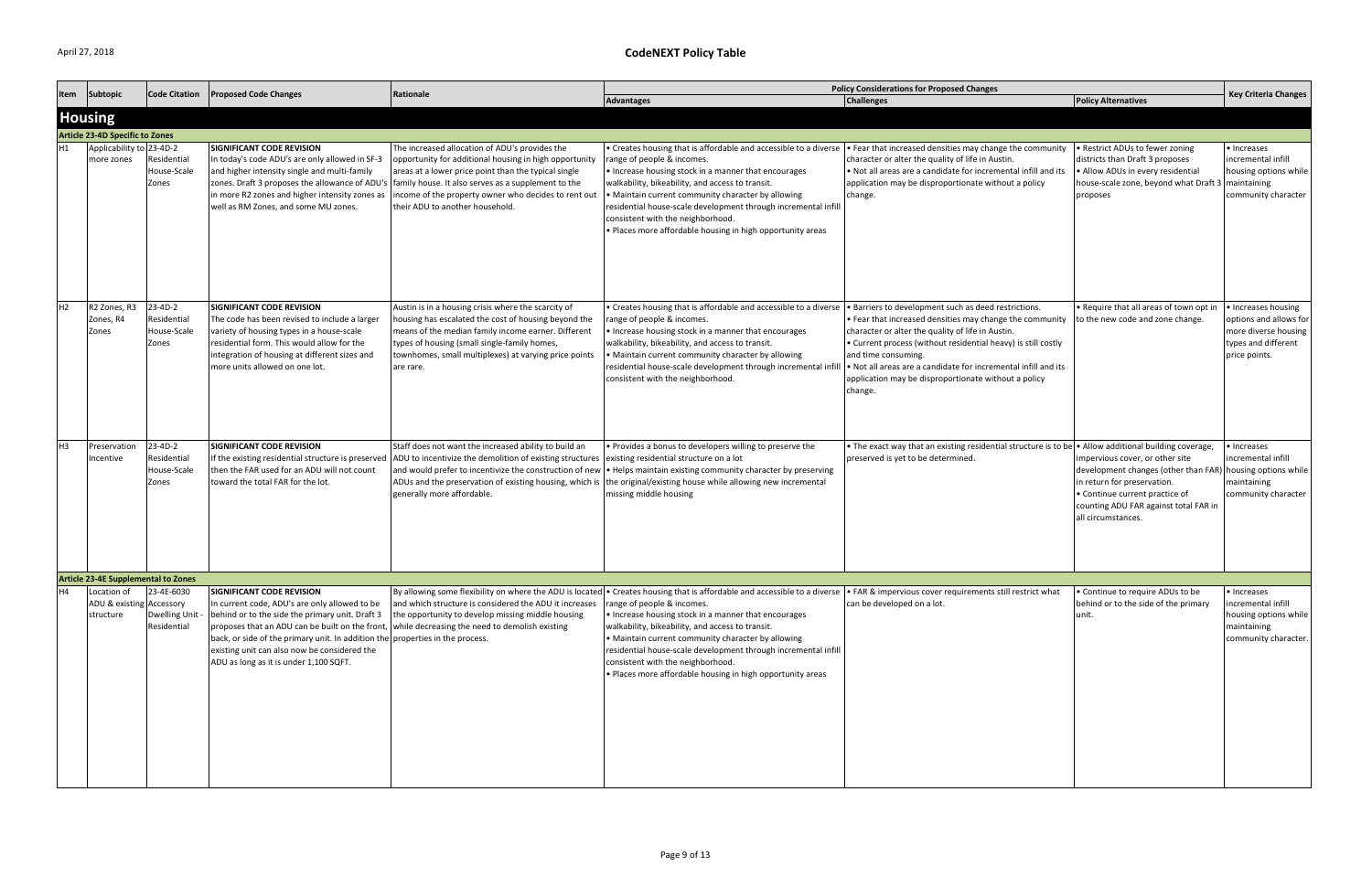| Item           | Subtopic                                                                        | <b>Code Citation</b>                    | <b>Proposed Code Changes</b>                                                                                                                  | Rationale                                                                                                                                                                                                                                                                                                                                                                                               |                                                                                                                                                                                                                                                                                                                                                                                                                                                                              | <b>Policy Considerations for Proposed Changes</b>                                                                                                                                 |                            | <b>Key Criteria Changes</b> |
|----------------|---------------------------------------------------------------------------------|-----------------------------------------|-----------------------------------------------------------------------------------------------------------------------------------------------|---------------------------------------------------------------------------------------------------------------------------------------------------------------------------------------------------------------------------------------------------------------------------------------------------------------------------------------------------------------------------------------------------------|------------------------------------------------------------------------------------------------------------------------------------------------------------------------------------------------------------------------------------------------------------------------------------------------------------------------------------------------------------------------------------------------------------------------------------------------------------------------------|-----------------------------------------------------------------------------------------------------------------------------------------------------------------------------------|----------------------------|-----------------------------|
|                |                                                                                 |                                         |                                                                                                                                               |                                                                                                                                                                                                                                                                                                                                                                                                         | Advantages                                                                                                                                                                                                                                                                                                                                                                                                                                                                   | <b>Challenges</b>                                                                                                                                                                 | <b>Policy Alternatives</b> |                             |
|                | <b>Mobility</b>                                                                 |                                         |                                                                                                                                               |                                                                                                                                                                                                                                                                                                                                                                                                         |                                                                                                                                                                                                                                                                                                                                                                                                                                                                              |                                                                                                                                                                                   |                            |                             |
|                | <b>Article 23-9C Transportation Review and Analysis</b>                         |                                         |                                                                                                                                               |                                                                                                                                                                                                                                                                                                                                                                                                         |                                                                                                                                                                                                                                                                                                                                                                                                                                                                              |                                                                                                                                                                                   |                            |                             |
| M1             | ransportation 23-9C-2<br>Impact<br>Analysis (TIA)<br>updates                    | Transportation<br>Review                | NEW PROPOSAL: Comprehensive<br>Comprehensive Transportation Review                                                                            | way to manage congestion. The Introduction of a<br>multi-modal transportation to be generated by a<br>proposed development and identifies transportation<br>infrastructure improvements for any development with<br>at least 1,000 net vehicle trips per day or 100 peak hour<br>trips AFTER deducting any trip reductions in conjunction<br>with an approved Transportation Demand Management<br>plan. | Managing demand is the fastest and most cost effective An active modes analysis will aid in identifying existing and<br>proposed multi-modal impacts from developments and will<br>Comprehensive Transportation Review is the analysis of assist in identifying multi-modal infrastructure improvements<br>in conjunction with the adopted Bicycle Master Plan and<br>Pedestrian Safety Action Plan, and transit plans.                                                      | Methodology for collecting data and analysis will need to be N/A<br>developed. Public education facilities is excluded per the<br>development agreement between the COA and AISD. |                            | <b>TCM</b>                  |
| M <sub>2</sub> | Transportation 23-9C-2010<br>Impact<br>Analysis (TIA)<br>updates                | Purpose and<br>Applicability            | NEW PROPOSAL: TIA threshold changed from<br>2,000 vehicle trips per day to 1,000 net vehicle<br>trips per day or 100 peak hour trips per day. | By decreasing the TIA threshold through demand<br>strategies, the code will provide for improved<br>mitigation from a larger range of developments to<br>ensure their impact on the transportation system is<br>properly mitigated based on rough proportionality.                                                                                                                                      | Context-sensitive transportation demand management<br>strategies may allow projects which generate a significant<br>amount of vehicle traffic to be reviewed by ATD staff to lower<br>the overall trip generation which can possibly effect mitigation<br>requirements.                                                                                                                                                                                                      | Additional staff training for new approach.                                                                                                                                       | N/A                        | <b>TCM</b>                  |
| M3             | Transportation 23-9C-2020<br>Impact<br>Analysis (TIA)<br>updates                | Impact Analysis to 5 years.             | NEW PROPOSAL: TIA validity changed from<br>Transportation having no expiration date to being valid for up                                     | Instituting TIA expiration allows for consistency and<br>reliability of TIA's findings; engineering standards<br>require traffic counts to be updated every 2 years                                                                                                                                                                                                                                     | An expiration timeline for TIAs will ensure outdated and<br>insufficient infrastructure mitigation is avoided, while ensuring<br>mitigation adheres to current COA policies.                                                                                                                                                                                                                                                                                                 | N/A                                                                                                                                                                               | N/A                        | <b>TCM</b>                  |
|                | Article 23-9D Development Conditions and Mitigation                             |                                         |                                                                                                                                               |                                                                                                                                                                                                                                                                                                                                                                                                         |                                                                                                                                                                                                                                                                                                                                                                                                                                                                              |                                                                                                                                                                                   |                            |                             |
| M4             | Transportation 23-9D-2020<br>Impact<br>Analysis (TIA) Transportation<br>updates | Tier 2<br>System<br>Improvements        | NEW PROPOSAL: Tier 1 & Tier 2 Infrastructure<br>Improvements                                                                                  | T1 and T2 transportation infrastructure improvements<br>requirements, providing for consistent and reliable<br>transportation mitigation guidelines.                                                                                                                                                                                                                                                    | T1 and T2 guidelines will ensure holistic transportation<br>will be based on Comprehensive Transportation Review  infrastructure mitigation is based on proper review and<br>adheres with adopted transportation plans.                                                                                                                                                                                                                                                      | Additional staff training for new approach.                                                                                                                                       | N/A                        | <b>TCM</b>                  |
| M <sub>5</sub> | Transportation 23-9D-2040<br>Impact<br>Analysis (TIA)<br>updates                | Reduced<br>Transportation<br>Mitigation | <b>NEW PROPOSAL: Transportation Demand</b><br>Management (TDM)                                                                                | Managing demand is the most cost effective way to<br>manage congestion approach; TDM can be used to<br>reduce a project's total vehicle trip rate, thus reducing<br>the need for a TIA.                                                                                                                                                                                                                 | TDMs can provide for innovative and context-sensitive<br>solutions to reduce single occupancy vehicle trips, thus<br>providing for required alternative modes of transportation of<br>new development. Projects along Imagine Austin growth<br>corridors will be encouraged to promote transit usage. TDM<br>can be used to decrease total vehicle trips generated by a<br>project, thus eliminating the need for a TIA and potentially<br>reducing mitigation requirements. | Methods to monitor compliance and provide enforcement<br>to be developed.                                                                                                         | N/A                        | <b>TCM</b>                  |

| cy Considerations for Proposed Changes                                                                                                                                              |                            | <b>Key Criteria Changes</b> |
|-------------------------------------------------------------------------------------------------------------------------------------------------------------------------------------|----------------------------|-----------------------------|
| <b>Challenges</b>                                                                                                                                                                   | <b>Policy Alternatives</b> |                             |
|                                                                                                                                                                                     |                            |                             |
|                                                                                                                                                                                     |                            |                             |
| Methodology for collecting data and analysis will need to be $N/A$<br>developed. Public education facilities is excluded per the<br>development agreement between the COA and AISD. |                            | TCM                         |
|                                                                                                                                                                                     |                            |                             |
| Additional staff training for new approach.                                                                                                                                         | N/A                        | <b>TCM</b>                  |
| N/A                                                                                                                                                                                 | N/A                        | <b>TCM</b>                  |
|                                                                                                                                                                                     |                            |                             |
|                                                                                                                                                                                     |                            |                             |
| Additional staff training for new approach.                                                                                                                                         | N/A                        | <b>TCM</b>                  |
| Methods to monitor compliance and provide enforcement<br>to be developed.                                                                                                           | N/A                        | <b>TCM</b>                  |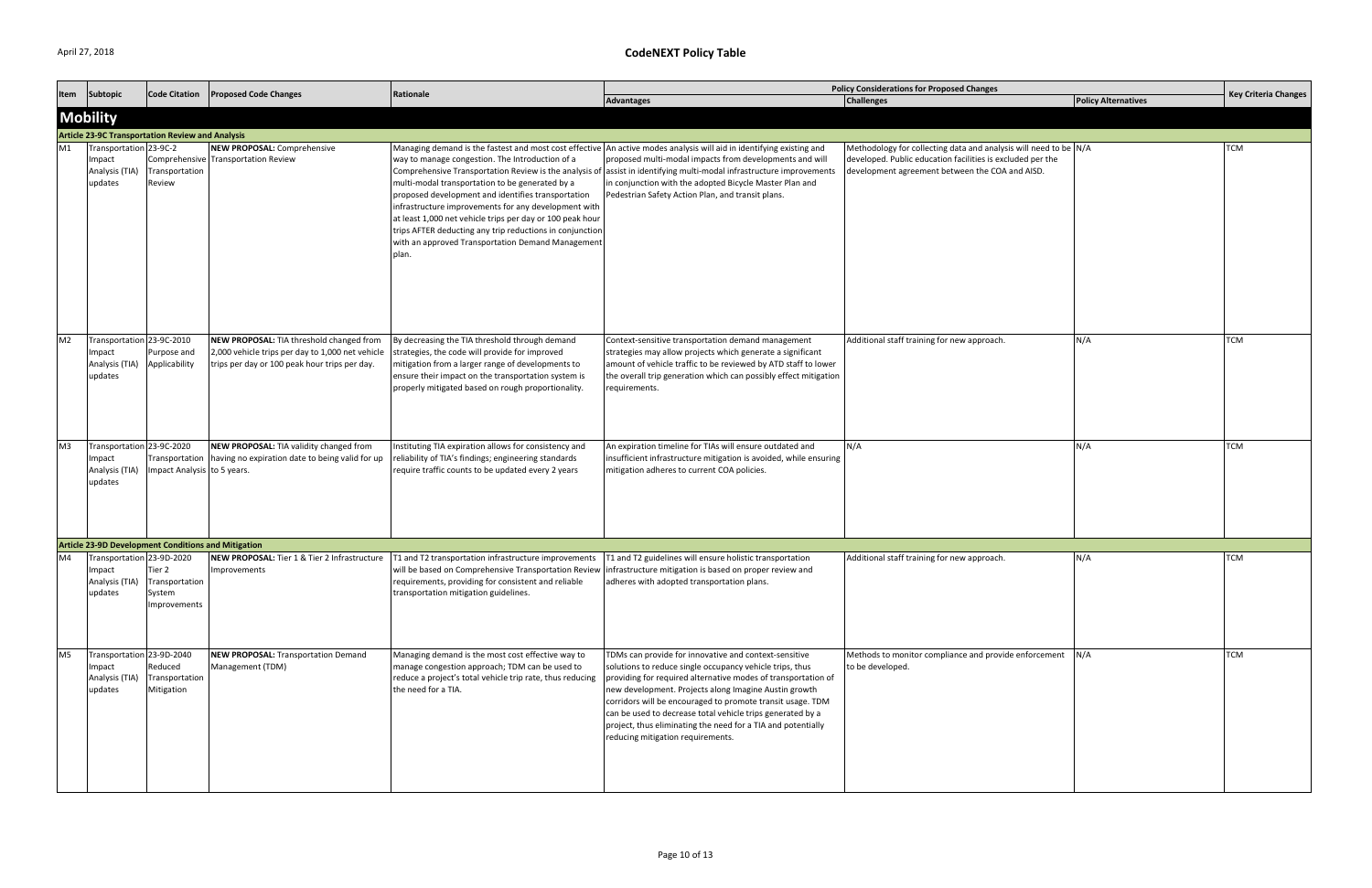| Item           | Subtopic                                          | <b>Code Citation</b>                       | <b>Proposed Code Changes</b>                                                                                                                    | Rationale                                                                                                                                                                                                                                                                                                                                                                                                                                                                                     |                                                                                                                                                                                                                                                                                                                                                                                                                              | <b>Policy Considerations for Proposed Changes</b>                                                                                                            |                             | <b>Key Criteria Changes</b>                                      |
|----------------|---------------------------------------------------|--------------------------------------------|-------------------------------------------------------------------------------------------------------------------------------------------------|-----------------------------------------------------------------------------------------------------------------------------------------------------------------------------------------------------------------------------------------------------------------------------------------------------------------------------------------------------------------------------------------------------------------------------------------------------------------------------------------------|------------------------------------------------------------------------------------------------------------------------------------------------------------------------------------------------------------------------------------------------------------------------------------------------------------------------------------------------------------------------------------------------------------------------------|--------------------------------------------------------------------------------------------------------------------------------------------------------------|-----------------------------|------------------------------------------------------------------|
|                |                                                   |                                            |                                                                                                                                                 |                                                                                                                                                                                                                                                                                                                                                                                                                                                                                               | <b>Advantages</b>                                                                                                                                                                                                                                                                                                                                                                                                            | <b>Challenges</b>                                                                                                                                            | <b>Policy Alternatives</b>  |                                                                  |
|                |                                                   | <b>Mobility (Continued)</b>                |                                                                                                                                                 |                                                                                                                                                                                                                                                                                                                                                                                                                                                                                               |                                                                                                                                                                                                                                                                                                                                                                                                                              |                                                                                                                                                              |                             |                                                                  |
|                |                                                   | Article 23-9E Right-Of-Way Construction    |                                                                                                                                                 |                                                                                                                                                                                                                                                                                                                                                                                                                                                                                               |                                                                                                                                                                                                                                                                                                                                                                                                                              |                                                                                                                                                              |                             |                                                                  |
|                | Sidewalk/Urba 23-9E-6010<br>n Trail<br>Connection | General<br>Sidewalk<br>Requirements        | concurrently with new street construction, or<br>in accordance with a phased plan which<br>adheres to ADA and City guidelines.                  | NEW PROPOSAL: Sidewalk installation required Sidewalks will be required along with the construction<br>of new streets, which will provide for ADA accessible<br>and COA acceptable connectivity to/from all new<br>development.                                                                                                                                                                                                                                                               | In accordance with the Pedestrian Safety Action Plan, code<br>changes allow for increased connectivity during new<br>development construction and ensure sidewalks are<br>constructed at the beginning stages of development for safe<br>pedestrian access.                                                                                                                                                                  | ncreased training for review and inspection staff.                                                                                                           | N/A                         | ГСМ                                                              |
| M7             | Sidewalk/Urba 23-9E-6020<br>n Trail<br>Connection | Fee in Lieu of<br>Sidewalk<br>Construction | <b>NEW PROPOSAL: Enhanced fee-in-lieu</b><br>guidelines                                                                                         | to be installed; the sidewalk fee-in-lieu guidelines have<br>been enhanced to consider area transportation plans,<br>neighborhood plans, and the sidewalk master plan.                                                                                                                                                                                                                                                                                                                        | Sidewalks identified in policy documents are more likely By ensuring plan implementation and that pedestrian safety is Increased training for review and inspection staff.<br>considered, fee-in-lieu requests will be reviewed based on<br>adopted city transportation plans and the sidewalk master<br>plan, ensuring pedestrian safety is considered in conjunction<br>with Imagine Austin's compact and connected goals. |                                                                                                                                                              | N/A                         | ГСМ                                                              |
| M <sub>8</sub> | Sidewalk/Urba 23-9E-6030<br>n Trail<br>Connection | <b>Urban Trails</b>                        | <b>NEW PROPOSAL:</b> Urban trail connections                                                                                                    | Urban trails provide for active transportation and<br>increases non-vehicle trips in accordance with Imagine<br>Austin goals.                                                                                                                                                                                                                                                                                                                                                                 | Connections required per the TCM and identified through<br>adopted city urban trail plans will be required of new<br>developments, allowing for implementation of the Urban Trails<br>Master Plan, consistent with Imagine Austin's goals for<br>increasing non-vehicle trips.                                                                                                                                               | Amend the TCM to implement the policy.                                                                                                                       | N/A                         | TCM                                                              |
|                | <b>Article 23-9F Street Design</b>                |                                            |                                                                                                                                                 |                                                                                                                                                                                                                                                                                                                                                                                                                                                                                               |                                                                                                                                                                                                                                                                                                                                                                                                                              |                                                                                                                                                              |                             |                                                                  |
| M <sub>9</sub> | Street Layout 23-9F-3040                          | Dead End<br><b>Streets</b>                 | NEW PROPOSAL: Dead end streets are<br>prohibited                                                                                                | Dead end streets result in a disconnected<br>transportation network, contrary to Imagine Austin's<br>policy to be a compact and connect city. Code is<br>strengthened to prohibit dead end street unless site-<br>specific topographical, natural features, or unusual<br>conditions are identified.                                                                                                                                                                                          | Imagine Austin calls for a compact and connected city,<br>prohibiting dead end streets increases overall public safety in<br>accordance with adopted safety policies such as the Vision<br>Zero and emergency response recommendations.                                                                                                                                                                                      | Increased training for review and inspection staff.                                                                                                          | N/A                         | ГСМ                                                              |
| M10            | <b>Street Layout</b>                              | 23-9F-3050<br>Block<br>Dimensions          | NEW PROPOSAL: Updated Block Lengths                                                                                                             | Updated block length standards are context sensitive<br>and vary by zone; long block lengths are contrary to an<br>effective street grid related to all modes.                                                                                                                                                                                                                                                                                                                                | Context sensitive block lengths allow for street layouts that<br>make all trips as short as possible, allows pedestrian and<br>bicycle traffic to flow without inconvenience, and helps to<br>relieve vehicle congestion by providing alternative routes in<br>accordance with Imagine Austin's goals for a compact and<br>connected city.                                                                                   | Increased training for review and inspection staff.                                                                                                          | N/A                         | TCM, DCM                                                         |
| M11            | Parking<br><b>Standards</b>                       | 23-4D-2040<br>Parking<br>Requirements      | SIGNIFICANT CODE REVISION<br>Parking requirements are reduced to one<br>parking spot per unit in all house-scale<br>residential zones (R Zones) | Trends nationwide detect that car ownership will<br>continue to decrease as new generations prefer on<br>more environmentally and economically feasible forms<br>of transportation. As congestion continues to rise in<br>most major cities, commuters are looking to other<br>options. By requiring only one parking spot per unit, it<br>reduces the cost of development that can be passed<br>down to the user. It also opens up space for more units<br>and creative integrity in design. | • Lowers the cost of development<br>. Does not require those who choose not to own a vehicle to<br>pay the exorbitant development costs of parking<br>. Incentivizes active modes of transportation and/or<br>supporting businesses within walking distance                                                                                                                                                                  | • Unless homeowners with multiple vehicles decide to build   • Create an incentive for/ or for not<br>additional spaces they will have to park on the street | building additional parking | • Reduces the parking<br>minimums from 2<br>spaces per unit to 1 |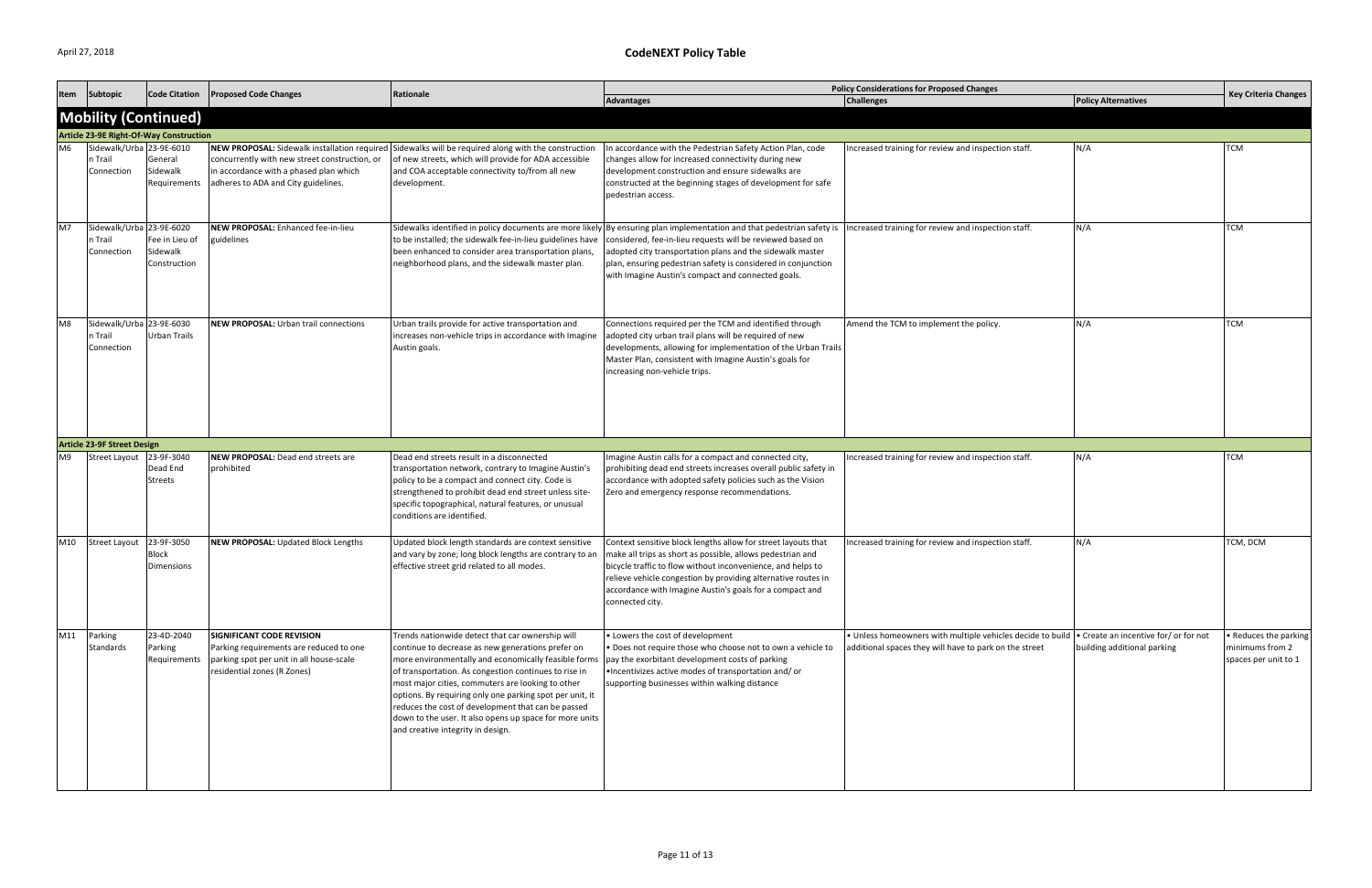|                                    | Subtopic                                                                                                                                                               | <b>Code Citation</b>                                            | <b>Proposed Code Changes</b>                                                                                                                                                                                                                                                                                                                                                                                                                                                                                                                                                                                                                                                                                                                                                                                                                                                                                                                                                                                                                                                                                                                                                                                            | Rationale                                                                                                                                                                                                                                                                                                                                                                                   | <b>Policy Considerations for Proposed Changes</b>                                                                                                                                                                                                                                                                                                                                                                                                                                                                                                                                                                      |                                                                                                                                                                                                                                                                                                                                                      |                                                                                                                                                                                                                      |                                                                                          |
|------------------------------------|------------------------------------------------------------------------------------------------------------------------------------------------------------------------|-----------------------------------------------------------------|-------------------------------------------------------------------------------------------------------------------------------------------------------------------------------------------------------------------------------------------------------------------------------------------------------------------------------------------------------------------------------------------------------------------------------------------------------------------------------------------------------------------------------------------------------------------------------------------------------------------------------------------------------------------------------------------------------------------------------------------------------------------------------------------------------------------------------------------------------------------------------------------------------------------------------------------------------------------------------------------------------------------------------------------------------------------------------------------------------------------------------------------------------------------------------------------------------------------------|---------------------------------------------------------------------------------------------------------------------------------------------------------------------------------------------------------------------------------------------------------------------------------------------------------------------------------------------------------------------------------------------|------------------------------------------------------------------------------------------------------------------------------------------------------------------------------------------------------------------------------------------------------------------------------------------------------------------------------------------------------------------------------------------------------------------------------------------------------------------------------------------------------------------------------------------------------------------------------------------------------------------------|------------------------------------------------------------------------------------------------------------------------------------------------------------------------------------------------------------------------------------------------------------------------------------------------------------------------------------------------------|----------------------------------------------------------------------------------------------------------------------------------------------------------------------------------------------------------------------|------------------------------------------------------------------------------------------|
| Item                               |                                                                                                                                                                        |                                                                 |                                                                                                                                                                                                                                                                                                                                                                                                                                                                                                                                                                                                                                                                                                                                                                                                                                                                                                                                                                                                                                                                                                                                                                                                                         |                                                                                                                                                                                                                                                                                                                                                                                             | Advantages                                                                                                                                                                                                                                                                                                                                                                                                                                                                                                                                                                                                             | <b>Challenges</b>                                                                                                                                                                                                                                                                                                                                    | <b>Policy Alternatives</b>                                                                                                                                                                                           | <b>Key Criteria Changes</b>                                                              |
|                                    |                                                                                                                                                                        | <b>Process &amp; Permitting</b>                                 |                                                                                                                                                                                                                                                                                                                                                                                                                                                                                                                                                                                                                                                                                                                                                                                                                                                                                                                                                                                                                                                                                                                                                                                                                         |                                                                                                                                                                                                                                                                                                                                                                                             |                                                                                                                                                                                                                                                                                                                                                                                                                                                                                                                                                                                                                        |                                                                                                                                                                                                                                                                                                                                                      |                                                                                                                                                                                                                      |                                                                                          |
| <b>Article 23-2G Nonconformity</b> |                                                                                                                                                                        |                                                                 |                                                                                                                                                                                                                                                                                                                                                                                                                                                                                                                                                                                                                                                                                                                                                                                                                                                                                                                                                                                                                                                                                                                                                                                                                         |                                                                                                                                                                                                                                                                                                                                                                                             |                                                                                                                                                                                                                                                                                                                                                                                                                                                                                                                                                                                                                        |                                                                                                                                                                                                                                                                                                                                                      |                                                                                                                                                                                                                      |                                                                                          |
| P1                                 | Permitting &<br>Process/<br>Mobility                                                                                                                                   | 23-2G-1070<br>Alteration of<br>Non-<br>Conforming<br>Structures | <b>NEW PROPOSAL</b><br>Allows alteration of a legal non-conforming,<br>Commercial (Non-Residential) structure, as<br>follows:<br>Projects that propose to remove less than<br>50% of exterior walls are required to remove<br>head-in parking off major roadways and correct<br>any other unsafe parking conditions.<br>. Projects that propose to remove more than<br>50% of the exterior walls, are required to<br>remove head-in parking off major roadways<br>and correct any other unsafe parking condition,<br>and must also correct unsafe driveway<br>approaches and comply with applicable<br>sidewalk standards.<br>Projects meeting these requirements will<br>qualify for a site plan exemption and will not<br>have to bring the entire site into compliance<br>with the Land Development Code. Projects will<br>have to comply with all building code<br>requirements. The construction involved in<br>correcting unsafe parking/driveways and<br>providing sidewalk improvements does not<br>count towards the construction limits<br>permitted under a site plan exemption.<br>Staff commits to revisiting this code provision a<br>year after implementation to evaluate<br>effectiveness and impacts. | Alterations of legal non-conforming structures should<br>be required to provide additional site improvements,<br>without triggering a full site plan submittal.                                                                                                                                                                                                                             | that can occur before triggering full site compliance with<br>current Code. Projects have been allowed to demolish all but<br>one exterior wall with no requirement for site improvements.<br>This proposal will:<br>• Allow existing buildings to be upgraded<br>. Benefit the City with the removal of unsafe parking/drives,<br>and the addition of compliant sidewalks based on degree of<br>modification<br>• Maintain affordability and time benefit for small businesses<br>by allowing the work to proceed with a site plan exemption<br>Establish policy guidance for review staff for these project<br>types | Current code is silent on the degree of building modification  When sidewalk improvements are triggered, those will need  Maintain current code which is<br>to be designed and plans sealed by a professional engineer,<br>which will impose an additional cost to the applicant that<br>generally is not required with a site plan exemption today. | currently silent on the degree of<br>building modification that can occur<br>before triggering full site compliance<br>with current Code.                                                                            | N/A                                                                                      |
|                                    | <b>Article 23-4D Specific to Zones</b>                                                                                                                                 |                                                                 |                                                                                                                                                                                                                                                                                                                                                                                                                                                                                                                                                                                                                                                                                                                                                                                                                                                                                                                                                                                                                                                                                                                                                                                                                         |                                                                                                                                                                                                                                                                                                                                                                                             |                                                                                                                                                                                                                                                                                                                                                                                                                                                                                                                                                                                                                        |                                                                                                                                                                                                                                                                                                                                                      |                                                                                                                                                                                                                      |                                                                                          |
| <b>P2</b>                          | Changes to<br>existing<br>McMansion<br>Ordinance                                                                                                                       | 23-4D-2<br>Residential<br>House-Scale<br>Zones                  | <b>NEW PROPOSAL</b><br><b>• Elimination of McMansion Tent</b><br>· Elimination of exemptions for parking<br>structures and attics<br>• Provide allowances for architectural<br>encroachments                                                                                                                                                                                                                                                                                                                                                                                                                                                                                                                                                                                                                                                                                                                                                                                                                                                                                                                                                                                                                            | These modifications to the McMansion ordinance<br>simplify the standards for legibility by the general<br>public. The elimination of the tent allows for more<br>creative, architectural integrity and differentiation to<br>better fit the character in which the building resides.<br>The FAR (floor to area ratio) requirements and height<br>standards are proposed to remain the same. | • Easy to understand<br>• Allows for a differentiated product and encourages<br>architectural creativity<br>• Preserves the main form controls of existing McMansion<br>standards                                                                                                                                                                                                                                                                                                                                                                                                                                      | • Some people may feel the simplified form controls offer<br>less overall design control when compared to existing<br>McMansion regulations.                                                                                                                                                                                                         | Keep ordinance as-is, preserving the<br>existing complex requirements.<br>• Completely remove any form<br>controls from house-scale R zones.                                                                         | Simplifies standards<br>Allows architectura<br>encroachments<br>Eliminates<br>exemptions |
|                                    |                                                                                                                                                                        | <b>Elimination of Conditional Overlay (CO) Process</b>          |                                                                                                                                                                                                                                                                                                                                                                                                                                                                                                                                                                                                                                                                                                                                                                                                                                                                                                                                                                                                                                                                                                                                                                                                                         |                                                                                                                                                                                                                                                                                                                                                                                             |                                                                                                                                                                                                                                                                                                                                                                                                                                                                                                                                                                                                                        |                                                                                                                                                                                                                                                                                                                                                      |                                                                                                                                                                                                                      |                                                                                          |
| P <sub>3</sub>                     | Removal of<br>the ability to<br>create<br>conditional<br>overlays and<br>process by<br>which<br>conditional<br>overlays are<br>applied to<br>base zoning<br>districts. | NA- Absent<br>from the draft<br>code.                           | SIGNIFICANT CODE REVISION<br>Conditional Overlays (COs) will no longer be a<br>process included in the Land Development<br>Code. The mapping of the proposed code<br>strives to replace existing CO's with the zone<br>that best meets the restrictions and permits of<br>the original overlay.                                                                                                                                                                                                                                                                                                                                                                                                                                                                                                                                                                                                                                                                                                                                                                                                                                                                                                                         | In essence Conditional Overlays have become spot<br>zoning, which is a complex and messy process. It is not<br>easily legible by a lay person and adds layers of<br>confusion to any zoning decision. Staff has tried to<br>address this issue by creating better zones and<br>removing this process for future zoning/rezoning.                                                            | • Simplifies understanding of the zones and prevents delays in<br>the development process which account to increased costs.<br>. Prevents what has inevitably become spot zoning.<br>• Prevents every zoning case from becoming a protracted<br>negotiation.                                                                                                                                                                                                                                                                                                                                                           | • Matching new zones to the previous agreements of the<br>old code, which has created a rezoned map with new zones is stated in the overlay so that all<br>and F25 zones.                                                                                                                                                                            | · Eliminate all COs regardless of what<br>properties will have to comply with the longer exist as a<br>new code.<br>• Preserve all existing COs and do not<br>rezone any existing COs to the new<br>zoning spectrum. | • Conditional<br>Overlays will no<br>process once<br>CodeNEXT is passed.                 |

|                                                                              | <b>Key Criteria Changes</b>                                                                                                                                                                                                                |                                                                                                 |  |
|------------------------------------------------------------------------------|--------------------------------------------------------------------------------------------------------------------------------------------------------------------------------------------------------------------------------------------|-------------------------------------------------------------------------------------------------|--|
|                                                                              | <b>Policy Alternatives</b>                                                                                                                                                                                                                 |                                                                                                 |  |
|                                                                              |                                                                                                                                                                                                                                            |                                                                                                 |  |
| I, those will need  <br>sional engineer,<br>applicant that<br>emption today. | Maintain current code which is<br>currently silent on the degree of<br>building modification that can occur<br>before triggering full site compliance<br>with current Code.                                                                | N/A                                                                                             |  |
| controls offer<br>to existing                                                | • Keep ordinance as-is, preserving the<br>existing complex requirements.<br>• Completely remove any form<br>controls from house-scale R zones.                                                                                             | · Simplifies standards<br>• Allows architectural<br>encroachments<br>• Eliminates<br>exemptions |  |
|                                                                              |                                                                                                                                                                                                                                            |                                                                                                 |  |
| ements of the<br>with new zones                                              | • Eliminate all COs regardless of what<br>is stated in the overlay so that all<br>properties will have to comply with the<br>new code.<br>• Preserve all existing COs and do not<br>rezone any existing COs to the new<br>zoning spectrum. | • Conditional<br>Overlays will no<br>longer exist as a<br>process once<br>CodeNEXT is passed.   |  |